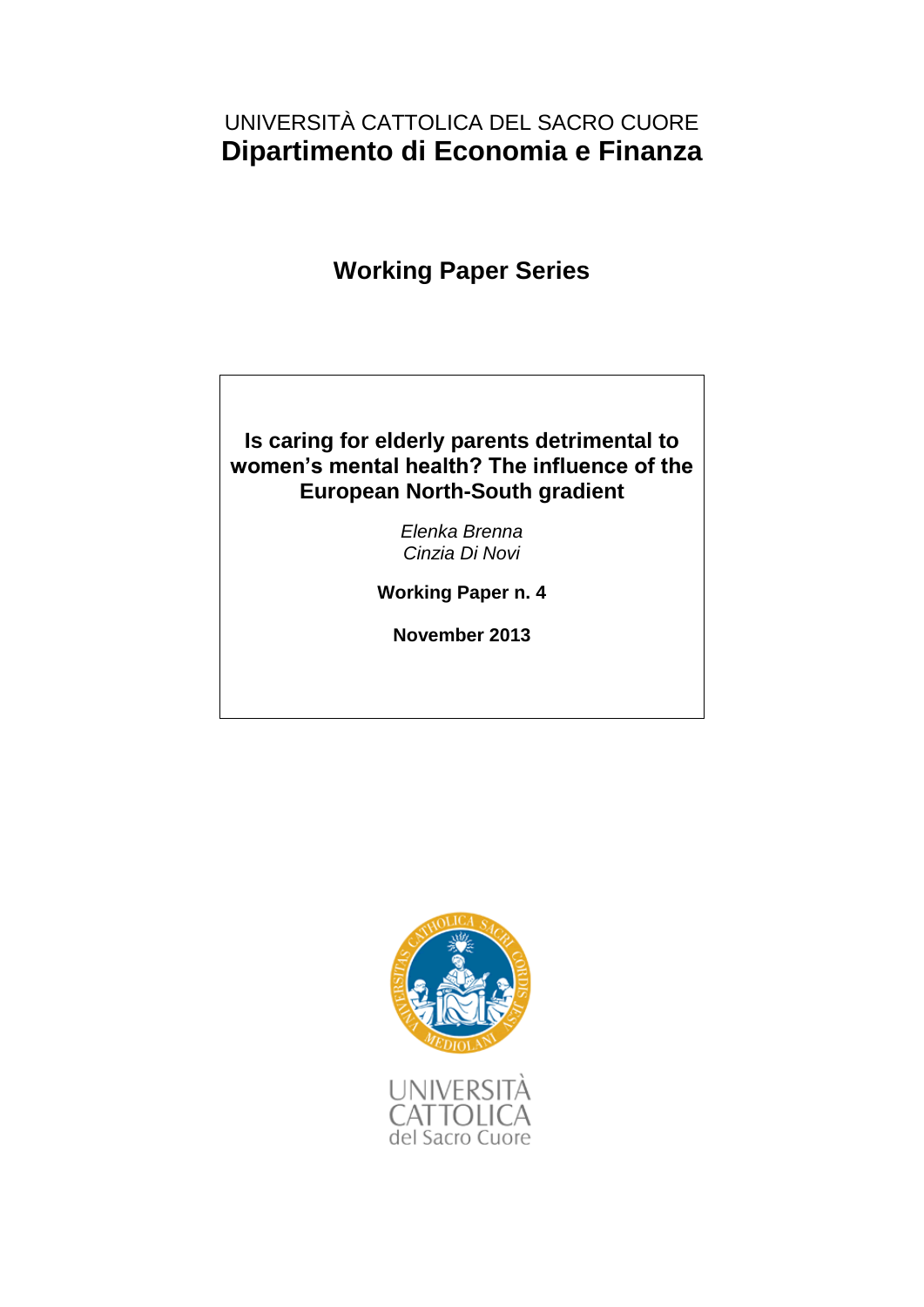# **Is caring for elderly parents detrimental to women's mental health? The influence of the European North-South gradient**

# **Elenka Brenna**

*Università Cattolica del Sacro Cuore*

# **Cinzia Di Novi**

*Dipartimento di Economia- Università Ca' Foscari*

Working Paper n. 4 November 2013

Dipartimento di Economia e Finanza Università Cattolica del Sacro Cuore Largo Gemelli 1 - 20123 Milano – Italy tel: +39.02.7234.2976 - fax: +39.02.7234.2781 e-mail: dip.economiaefinanza@unicatt.it

The Working Paper Series promotes the circulation of research results produced by the members and affiliates of the Dipartimento di Economia e Finanza, with the aim of encouraging their dissemination and discussion. Results may be in a preliminary or advanced stage. The Dipartimento di Economia e Finanza is part of the Dipartimenti e Istituti di Scienze Economiche (DISCE) of the Università Cattolica del Sacro Cuore.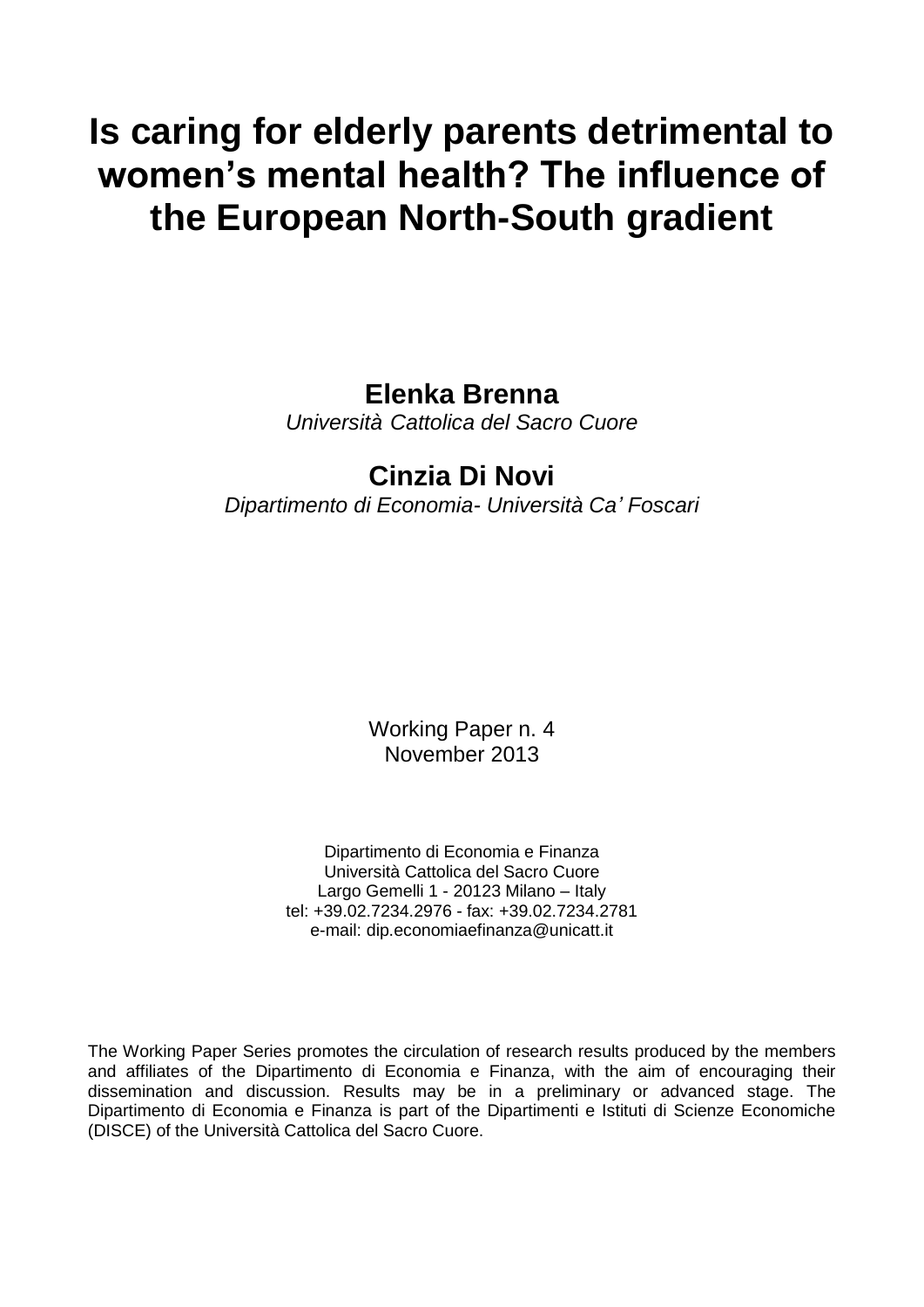## **Is caring for elderly parents detrimental to women's mental health? The influence of the European North-South gradient**

Elenka Brenna<sup>\*</sup>, Cinzia Di Novi<sup>+</sup>

**Abstract:** In the last decades, both the lengthening of life expectancy and an accentuated decline in birth rates have reduced the consistency of the younger generational cohorts. Due to an ageing population, the burden of care giving is expected to intensify in the next quarter of the century in Europe, especially for mature women. This paper investigates the impact of the provision of constant care for elderly parents on the mental health of adult daughters, between the ages of 50 and 65, living in different European countries. Data is collected from the Survey of Health, Ageing and Retirement in Europe (SHARE). Information on mental health status is provided by Euro-D depression scale, a standardized measure of depression employed across European countries. We focus on differences in the effects according to a North–South gradient: we test whether the relationship between informal caregiving and mental health differs across European macroregions. Our results reveal the presence of a North-South gradient in the effect of caring on women"s mental health.

**Key words**: caregiver burden, depression, parent care, LTC systems, mature women.

**JEL Classification code**: I10; I12; D10

<sup>\*</sup> Università Cattolica del Sacro Cuore, Dipartimento di Economia e Finanza, Milano.

<sup>+</sup> Cinzia Di Novi, Università Ca" Foscari, Dipartimento di Economia, San Giobbe, 873, Cannaregio, 30123, Venezia, Italy. E-mail: cinzia.dinovi@unive.it.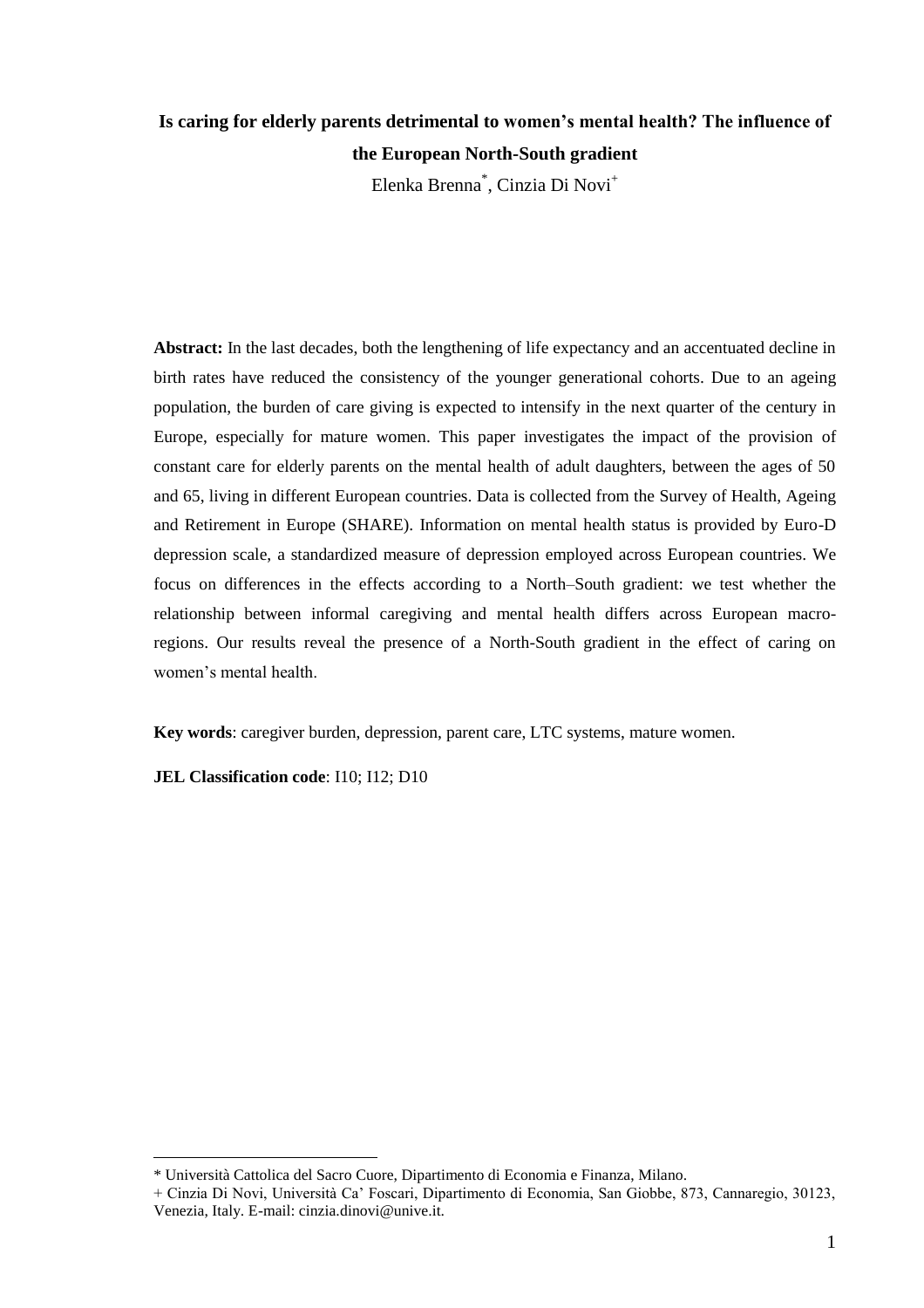#### **1. Introduction**

Over the last few decades, the simultaneous decrease in mortality and fertility rates has induced a progressive ageing of the European population. Declining birth-rates have reduced the consistency of the cohorts of young generations, while growing life expectancy has caused the age in which people die, to rise.. The percentage of people over sixty-five is higher in Europe than in any other continent and the ageing phenomenon is a problem that will make itself felt for the rest of the century. Forecasts for European demographics in the year 2060 are worrisome: about half the population of the EU-27 countries will be over fifty, while over-65-year-olds will increase from the current value of 17.4% to 30% (Eurostat, 2010).

The ageing of the population and the greater longevity of individuals will lead to increasing numbers of older persons in need of long-term care. This need is partly met by formal supply of care (e.g. medical doctors, nurses) either in purpose built structures (e.g. hospitals, nursing homes) or in homes for the elderly; frequently, however, eldercare is provided by informal caregivers, typically women, who devote part of their time to assisting their needy relative and who, in the collective view, are regarded as better suited to taking on home and family responsibilities (Davey and Patsios, 1999; Mortensen *et al*., 2004; Carrieri *et al.,* 2012; Di Novi *et al.*, 2013). This is especially the case in the Southern European countries, commonly referred to as "strong family-ties countries" in contrast to the "weak family-ties countries" of Northern Europe. Mediterranean societies have traditionally been based on family unity and on an intra-generational pact of reciprocity, due both to cultural background and inadequacies in the institutional settings, two factors that are strictly related each other. (Reher, 1998; Billari, 2004; EOP 2010).

The aim of this study is to estimate the impact of constant caring for elderly parents (biological parents, parents in law and step-parents) on the self-assessed mental health of women between the ages of 50 and 65, living in different European countries. The possible effect of the provision of informal care on daughters' mental health status is measured by the EURO-D scale, a symptom-oriented instrument measuring depression. The empirical investigation is performed using a representative sample drawn from the SHARE (Survey of Health, Ageing and Retirement in Europe) survey. Specifically, we used data from the second wave of SHARE which were collected through personal interviews between the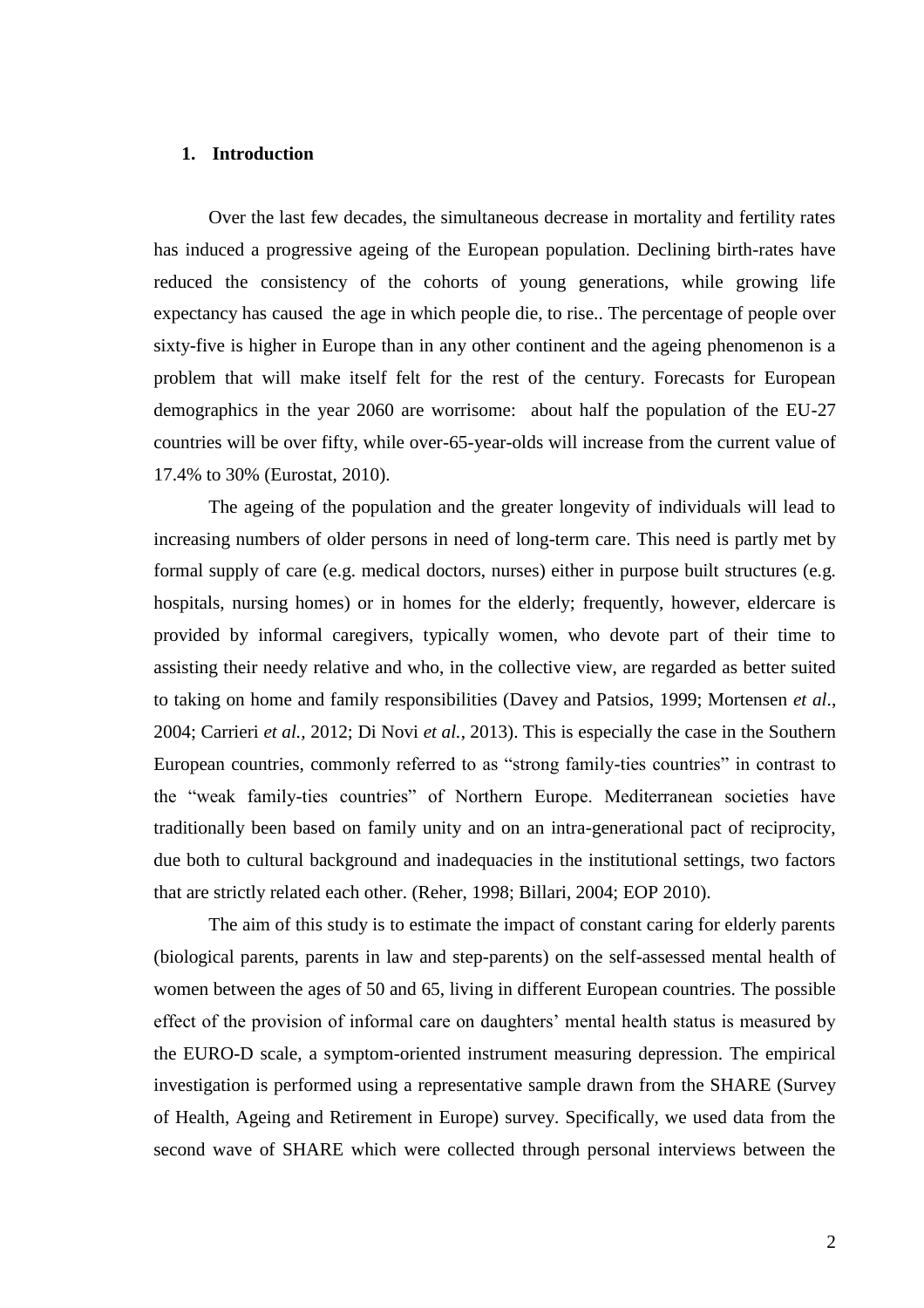end of 2006 and the summer of 2007; we also included lagged information from the first wave of the same survey, collected in 2004.

Our paper contributes to previous literature by exploring the relationship between informal care giving and mental health according to a North–South gradient. In order to shed light on the factors associated with the North-South gradient in Europe, which may influence the impact of caregiving on womens" mental health, we draw three different samples, each belonging to a European macro region: Northern, Central and Southern Europe. Apart from cultural and social factors, this subdivision also reflects three care regime clusters which differ for: i) the amount of resources destined by each country to Long Term Care (LTC), ii) the role of informal care and iii) the different eldercare policies across European countries considered in the sample.

In order to account for potential endogeneity due to self-selection and reverse causality in the relationship between the provision of informal care and the informal caregivers" mental health, we matched each informal caregiver with a non-caregiver on each characteristic known to be associated with a caregiver's condition and mental health (Caliendo & Kopeinig, 2005). In our analysis we performed this matching by using propensity score, as formalized by Rosenbaum and Rubin (1983). Perceived mental health of matched individuals was then compared to estimate the average effect of being an informal caregiver.

Our results reveal a clear and robust North-South gradient: the provision of informal care has a negative and significant impact on daughters' mental health in the Mediterranean countries only, where informal care is still the main source of LTC support services. These findings may be interesting from a policy standpoint, inasmuch the health effect and time burden of caregiving translate into larger wealth effects, which may include higher health expenses for the caregivers, early retirement or job interruption (Coe and Van Houtven, 2009).

The remainder of the paper is organized as follows: Section 2 presents a review of the literature on caregiving and mental health, Section 3 describes the data and the structure of the Northern, Continental and Southern sub-samples. Section 4 illustrates the empirical model, while the results are presented and debated in Section 5. Concluding remarks are reported in Section 6. The Appendix includes figures and tables along with the variables" definitions and the empirical results.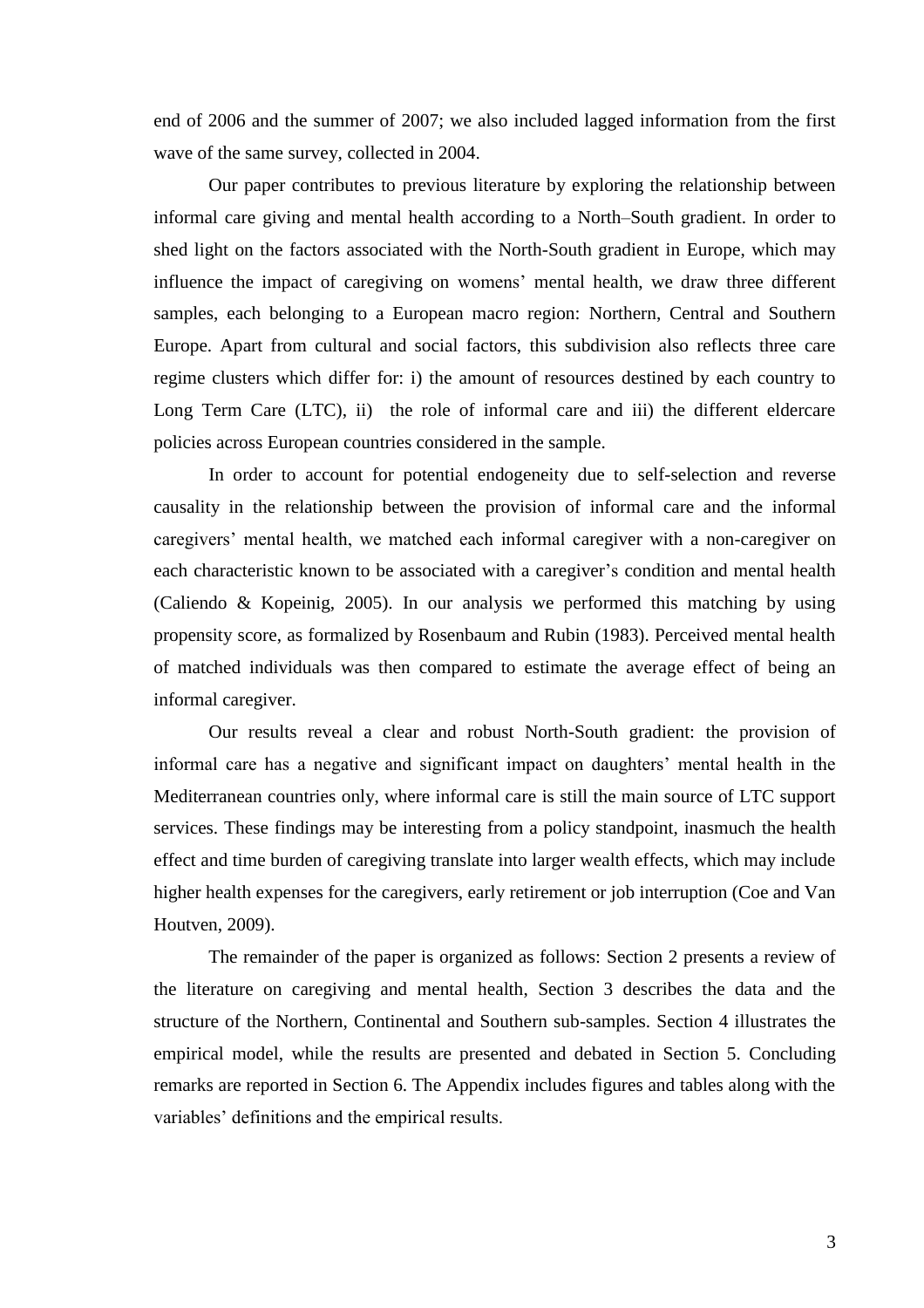#### **2. Caregiving and the effects on mental health**

Extensive literature exists on the association between physical and psychological health and being a caregiver (Shulz and Beach, 1999; Vitaliano, 2003; Reinhard *et al*., 2008, Shulz and Sherwood, 2008). According to most definitions (Rubin and White-Mean, 2009; OECD, 2011; Bonsang, 2009; Bolin *et al*. 2008a,b), informal eldercare encompasses personal care, practical housework and paperwork duties. Reasonably, providing elderly parents with informal care over extended periods of time may cause stress and burnout with detrimental consequences for the occupational and social spheres (Pavalco and Artis, 1997; Crespo and Mira, 2010). Adult children are often torn between the responsibility to a parent and to their own careers and families, a dilemma that can result in detrimental effects on mental health (Coe, Van Houtven, 2009). Generally, it turns out that being an adult child caregiver increases the probability of suffering from episodes of depression (Amirkhanyan and Wolf, 2006), especially if the parent-child relationship is not a particularly close one (Lin *et al*., 2012). Studies concentrating on the psychological health of women, who are normally more involved with the commitment of providing care, trace a direct relationship between caring for parents and depression levels among daughters (Silverstein *et al*., 2006; Bookwala, 2009). Within the OECD countries, caregivers who devote over twenty hours a week to looking after their family members are 20% more likely than non-caregivers to suffer from mental disturbances and the percentage is even higher for carers living in Southern Europe (OECD, 2011). The probability of experiencing mental problems is associated to the number of eldercare weekly hours, 20 hours being the threshold. Caring with lower intensity (either less than 10 hours/week or between 10 and 20 hours/week) does not always lead to a higher prevalence of mental health problems among carers. Coe and Van Houtven (2009), who investigated the health consequences on the adult child caregivers providing constant care to an elderly mother, highlighted an association between constant caregiving and depressive symptoms for both married men and women, with persistent effects (at least two years after stopping caregiving) for the latter. No impact on depression index was found for single daughters, which suggests that more investigation is required on this category of adult child carers. El Habhoubi (2012) used SHARE data (citizens over 50 and less than 65) to study the effect of caring on both employment and mental health. With regard to the second issue, for either men and women, being a caregiver increases the probability of being depressed, but the effect of providing care on mental health is higher for women. Not surprisingly, differences in the results were shown according to the intensity and kind of care provided.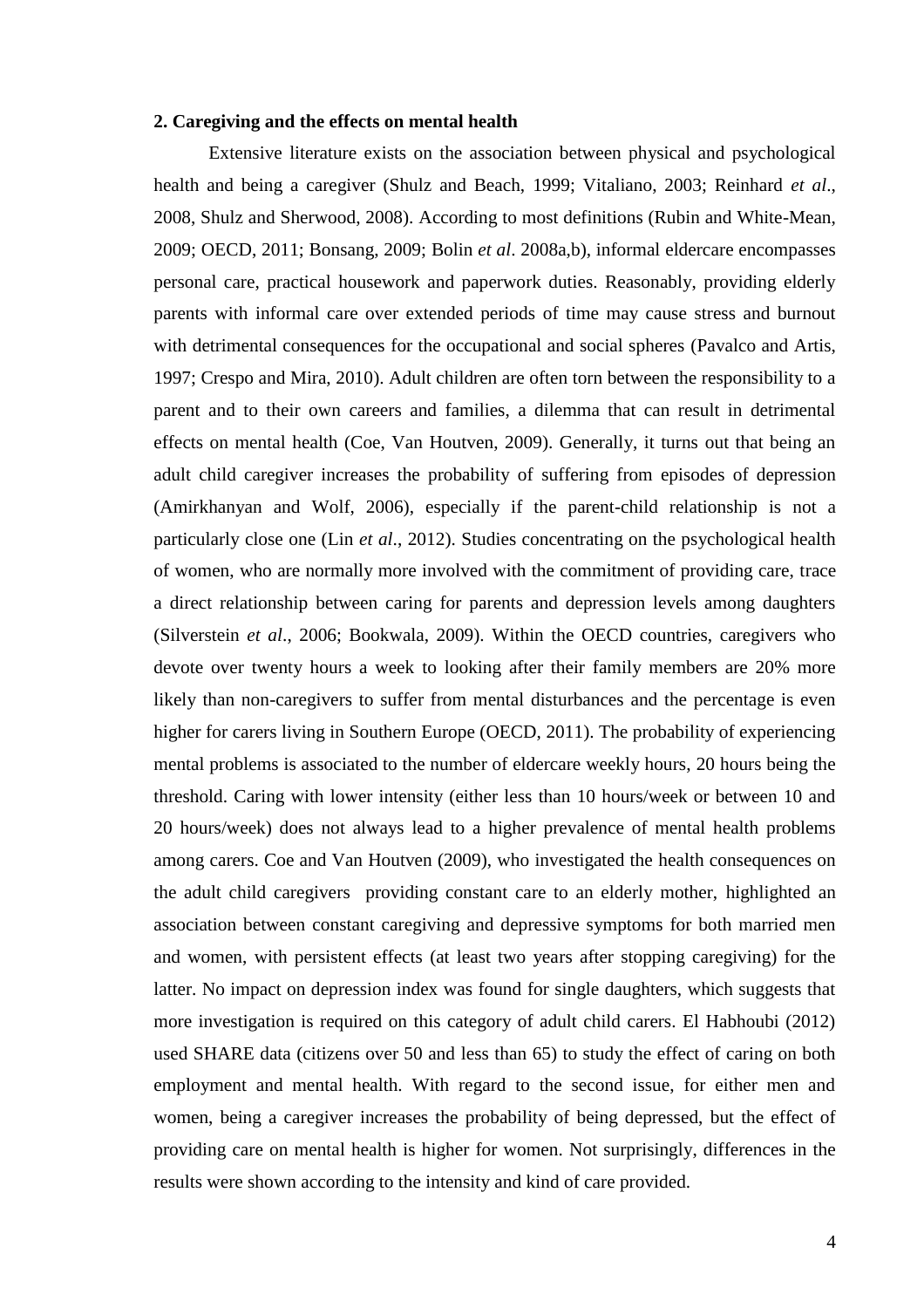While the relationship between being a caregiver and the risks of suffering from mental health disturbances is well established and deeply assessed by the literature, the issue of the detrimental effects on the carers according to a geographical gradient across Europe requires more consideration. We contribute a new strand to the literature, by exploring the association between informal caregiving and mental health according to a North South gradient.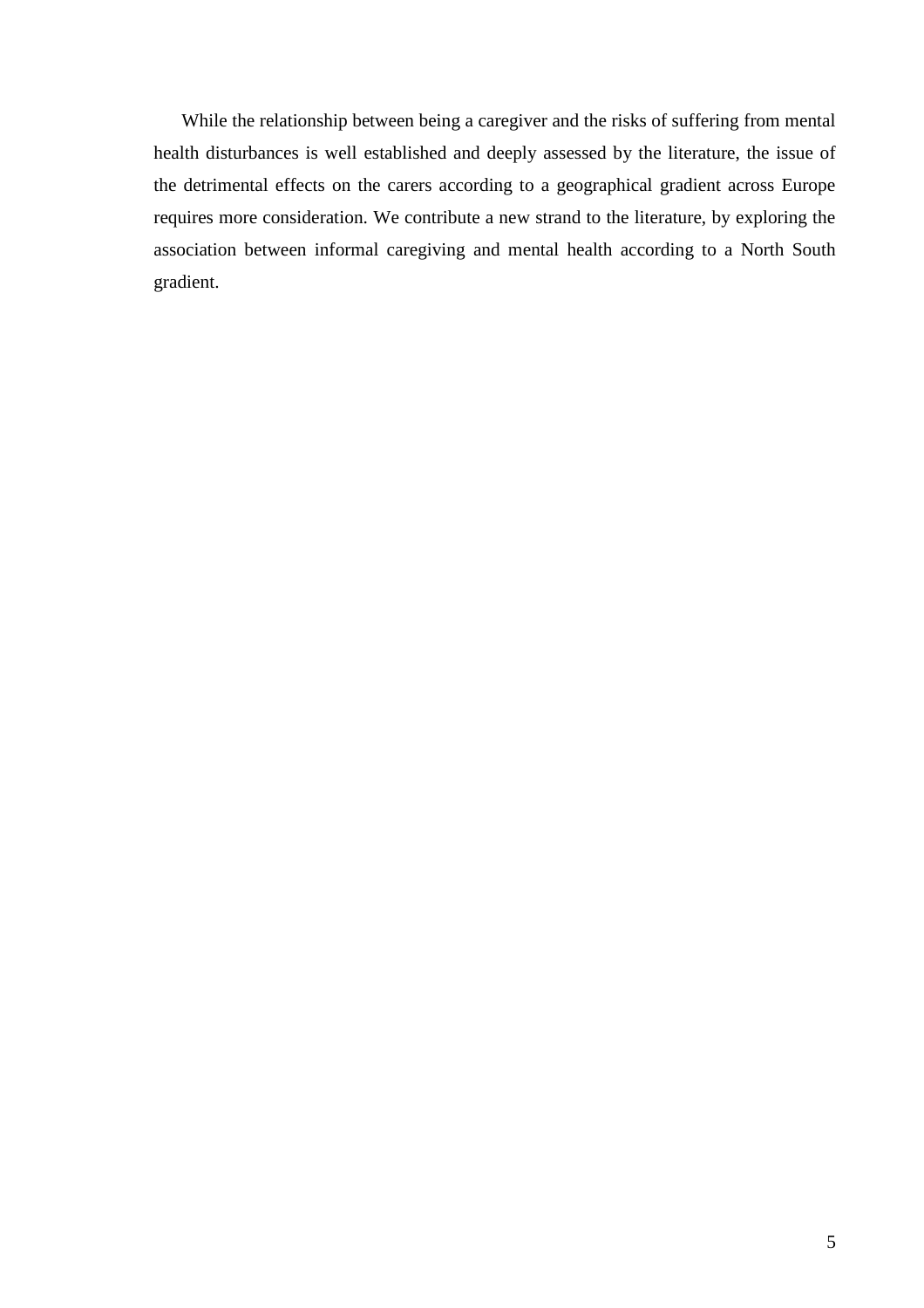#### **3. Data**

 $\overline{a}$ 

The Survey of Health, Ageing and Retirement in Europe (SHARE), co-ordinated by the Mannheim Research Institute for the Economics of Aging (MEA), is the most ample and complete European study about ageing. SHARE is subdivided into 22 modules (each one identified by two letters) dedicated to collecting detailed information on a wide variety of aspects, among which the health status, the socio-economic characteristics and the family relationships of people aged  $50+$  in Europe.<sup>1,2</sup> The design is based on the Health and Retirement Study (HRS) and the English Longitudinal Study of Ageing (Borsh- Supan and Jurges, 2005).

The survey information for waves 1 and 2 of SHARE were collected in 2004 and between the end of 2006 and the summer of 2007 respectively, through Computer-Assisted Personal Interviews (CAPI) supplemented by a self-completion paper. The interviews were carried out in eleven European countries in 2004 and in fourteen in 2006. The states fell within three macro areas: Northern Europe (Denmark and Sweden), Central Europe (Austria, France, Germany, Switzerland, Belgium and the Netherlands), and Southern Europe (Spain, Greece and Italy), with the addition, from 2006, of two East European countries (Poland and the Czech Republic) and Ireland.

Our analysis is mainly based on version 2.5.0 of SHARE"s second wave (2006- 2007) and includes lagged information from the first wave of the same survey. In order to take advantage of lagged information from wave 1, Poland, the Czech Republic and Ireland were not included in the data set as they were only present from the second wave.

The target population of our study is women between the ages of 50 and 65 with at least one living parent at the time of the first wave. Women in this age range are most likely to be involved in the care of their elderly parents (Crespo and Mira, 2010).

Following Rubin and White-Mean (2009), we define "caregivers" as women providing informal assistance to their elderly parents. By assistance, we mean personal care (e.g. dressing, bathing or showering, eating, getting in or out of bed, and using the toilet), practical household help (e.g. home repairs, gardening, transportation, shopping,

<sup>&</sup>lt;sup>1</sup>The target population of SHARE is defined both in terms of households and in terms of individuals. The interviewers observed the family with at least one person and the individual born before 1954 who speaks the official language of the country and who, during the time of the survey, does not live abroad or in an institution like a prison, as well as their spouse/partner independent of age.

<sup>&</sup>lt;sup>2</sup>An important disadvantage of using SHARE data is that people in nursing homes and residential care are not included in the survey.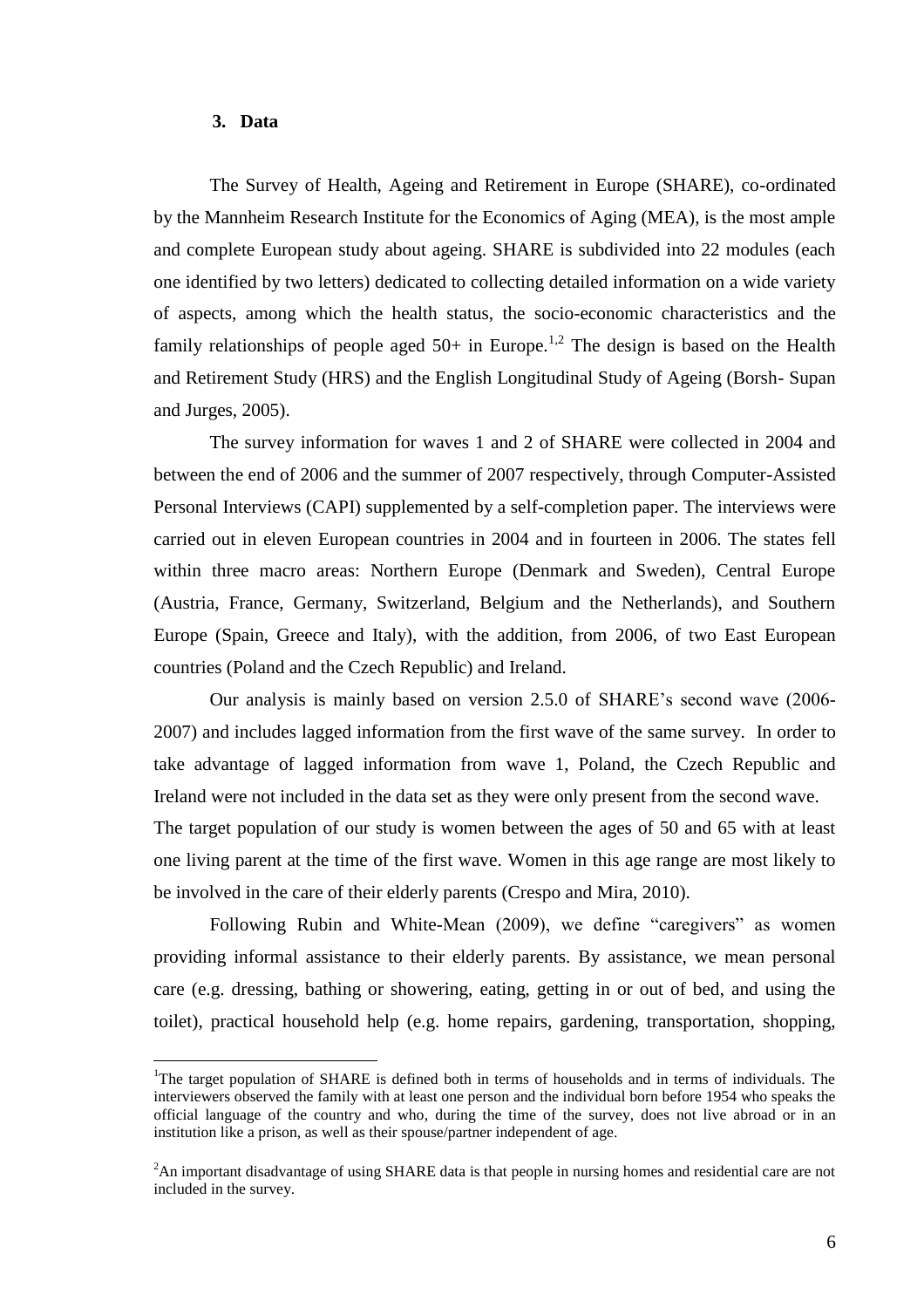and household chores), and help with paperwork (e.g. filling out forms, and settling financial or legal matters).

In defining caregiver we also apply a threshold. SHARE allows one to distinguish between women who provide assistance to elderly parents living in the same household (3.45% of the sample), for whom it is assumed that informal care is provided on a daily basis, and women who provide assistance to parents living separately from them. With regard to the latter, SHARE provides information on the frequency with which care is provided: daily, every week, at least once a month, or just occasionally. In order to avoid including occasional assistance, we excluded from the sample women who do not at least provide care on a weekly basis.

#### **3.1 The Northern, Central and Southern sub-samples**

The sample, which includes 4430 observations, was stratified into three macroregions, namely Northern (with 1159 observations - 26% of the sample), Central (with 1498 observations - 34% of the sample) and Southern Europe (with 1773 observations - 40% of the sample) according to i) the amount of resources destined by each country to Long Term Care; ii) the role of informal care; and iii) the different eldercare policies across European countries considered in the sample.<sup>3</sup> The clusters differ from the original SHARE classification for the inclusion of the Netherlands within the Northern countries, henceforth the final classification is the following: North of Europe (Denmark, Sweden and the Netherlands), Central Europe (Austria Belgium, France, Germany and Switzerland) and South of Europe (Italy, Spain and Greece).

Northern countries, such as Denmark, Sweden and the Netherlands are characterised by generous and universal LTC systems: they spend respectively 2.5%, 3.7% and 3.8% of their GDP on LTC (see Figure 1). At the opposite side, among Southern countries, Spain spends  $0.65\%$  of its GDP.<sup>4</sup> In between, Continental countries show a quite heterogeneous picture: the level of public expenditure on LTC as a percentage of GDP ranges from 1.9% in Belgium to 0.9% in Switzerland.

<sup>&</sup>lt;sup>3</sup> Literature suggests different ways of classifying European countries according to the reported characteristics. Consistently with the data availability, we adopted a care regime cluster approach that falls midway between the traditional Esping-Anderson approach (1990) and the countries classification carried out by Bettio and Plantega (2004). Our clustering approach was also adopted by Crespo and Mira (2010) who used SHARE data.

<sup>&</sup>lt;sup>4</sup> Data for Italy and Greece LTC expenditure were missing since they are not included in the OECD data we used (see figure 1).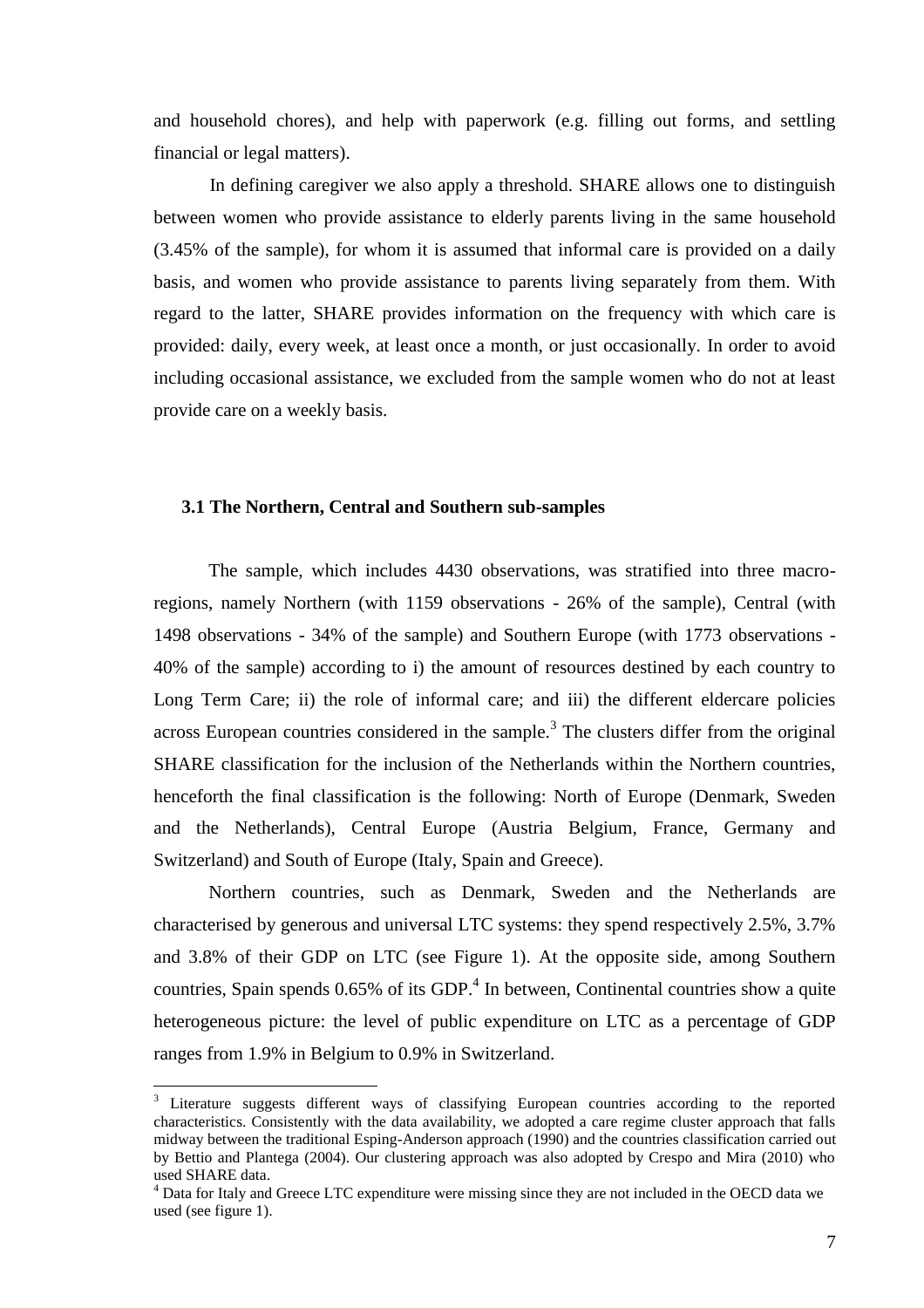Financial heterogeneity across Europe depends on different weights assigned to LTC policies by each country. While in the North of Europe the welfare state is based on the social rights recognised to every citizen, in the Mediterranean countries LTC services are provided only where a social network is absent and the financial means of the person are not sufficient to pay for private arrangements (EOP, 2010). These different policies are deeply rooted in cultural and historical factors that characterise the role of the family across Europe and that consequently influence the provision of informal care to the elderly in the three macro-regions (Riedel and Kraus, 2011). Literature suggests two different and geographically polarised family models across Europe, addressed as "strong-family-ties" for the South of Europe and "weak-family-ties" for the North of Europe (Reher,1998; Billari, 2004; Bolin *et al*., 2008b; Kotsadam, 2011). According to this vision, in the Northern countries adult children are not even legally responsible<sup>5</sup> for caring for their parents and the ageing population"s needs are mainly delegated to the public sector, either through the direct delivery of services, or with a financial provision for those informal carers (relatives, neighbours and friends) who decide to provide intensive care to the frail elderly (Crespo and Mira, 2010; EOP, 2010). In the latter case, and under specific conditions - such as isolation and very low socio-economic status of the recipient - the carer"s activity, after an adequate training provided by qualified personnel, is considered and remunerated as a proper job. $6$  Continental countries fall in the middle: during the nineties, countries with social health insurance such as Austria and Germany, implemented new policies to cover elderly needs: respite care, for instance, essential to limit overburdening for informal caregivers, has become part of the benefit package in Austria and Germany and the extent of this benefit has recently increased considerably in Germany. Still, compared to Scandinavian countries, public services cover a minor share of the ageing population"s needs, but financial contributions are provided to the elderly in need of care (Sarasa and Mestres, 2005; EOP, 2010). Conversely, all the Mediterranean countries are based on family centred models of welfare, with few institutional services and very little help to the informal caregivers. Informal care to the elderly is still and almost totally provided by families (see figures 2 and 3), especially by the adult daughters, who are left alone to cope with critical situations arising from the old person's conditions

<sup>&</sup>lt;sup>5</sup> In Sweden for example the children's legal obligation to care for their parents has been abolished. The municipality is solely responsible for elderly assistance (EOP, 2010).

 $6$  The issue of informal caregivers' training is very important and well debated. Southern countries in particular lack these kind of services, with the consequence that, without receiving any preparation on this topic, the carers often feel inadequate in coping with elderly personal care.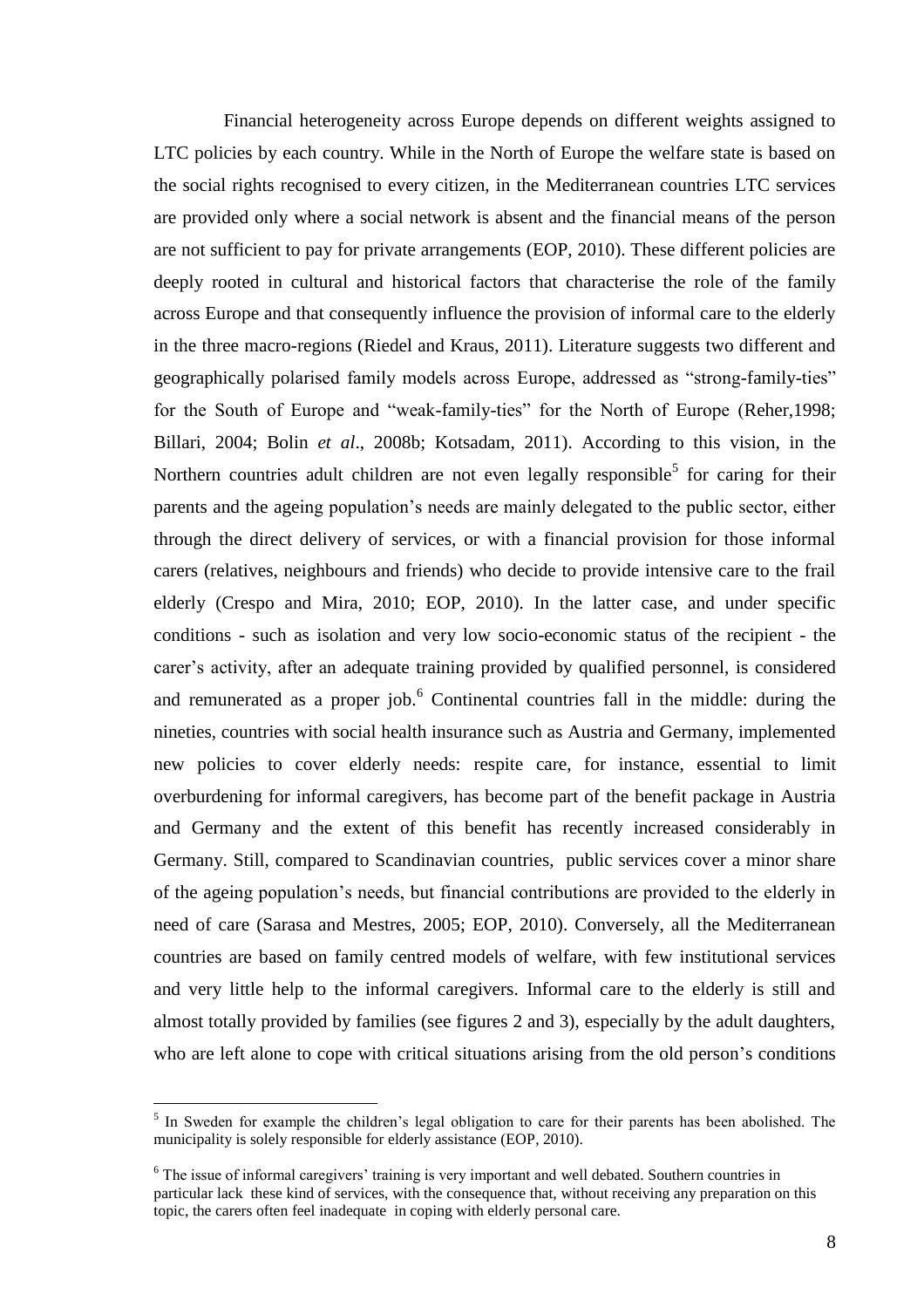(Crespo and Mira, 2010; EOP, 2010). Figure 2, based on data from the first wave of SHARE, shows the distribution of formal and informal care received by respondents aged 80+ assisted regularly (daily or weekly basis) across the three geographical macro areas. A strong gradient North-South is shown: while in the Northern countries more than 80% respondents receive formal care, this percentage is 70% for continental countries and becomes less than 30% for the South of Europe. For the Mediterranean countries the scarcity of institutional answers is solved employing informal care, which is generally provided by a family member. Our hypothesis is that, in the North of Europe, providing informal care does not require the same physical and psychological burden held by the caregivers in the South of Europe, which, beyond devoting time to assist their relatives, are required to manage every aspect of their health assistance, with very little institutional help. Mediterranean mature women are expected to be the ones who pay more for the institutional gap in their residence countries, with possible effects on their mental health.

### **4. Estimation Strategy**

Identifying a causal association between informal care and individuals" mental health status may be complicated by the presence of endogeneity due to self-selection and potential reverse causality in the relationship between the provision of informal care and informal caregivers' mental health. Panel data are useful to disentangle the problem of reverse causality but the selection problem still remains difficult to solve. The treatment assignments may not be randomized and outcomes may be biased by differences in the characteristics which influence the selection into informal caregiver status. One method of adjusting an analysis of treatment outcomes for the effects of confounding covariates is to perform propensity score matching, as formalized by Rosenbaum and Rubin (1983).

The propensity score matching technique produces two balanced groups, one of caregivers and one of non-caregivers: the score substitutes a collection of confounding variables with a single covariate that is a function of all the variables. By summarising the intrinsic characteristics that could generate distortions, propensity scores use a matching procedure to allow for comparisons between the treated and control groups.

First of all the method calculates the probability of providing informal care. The values of the parameters for the probability of providing informal care, calculated with a probit model, are transformed into a score that takes into account the observable qualities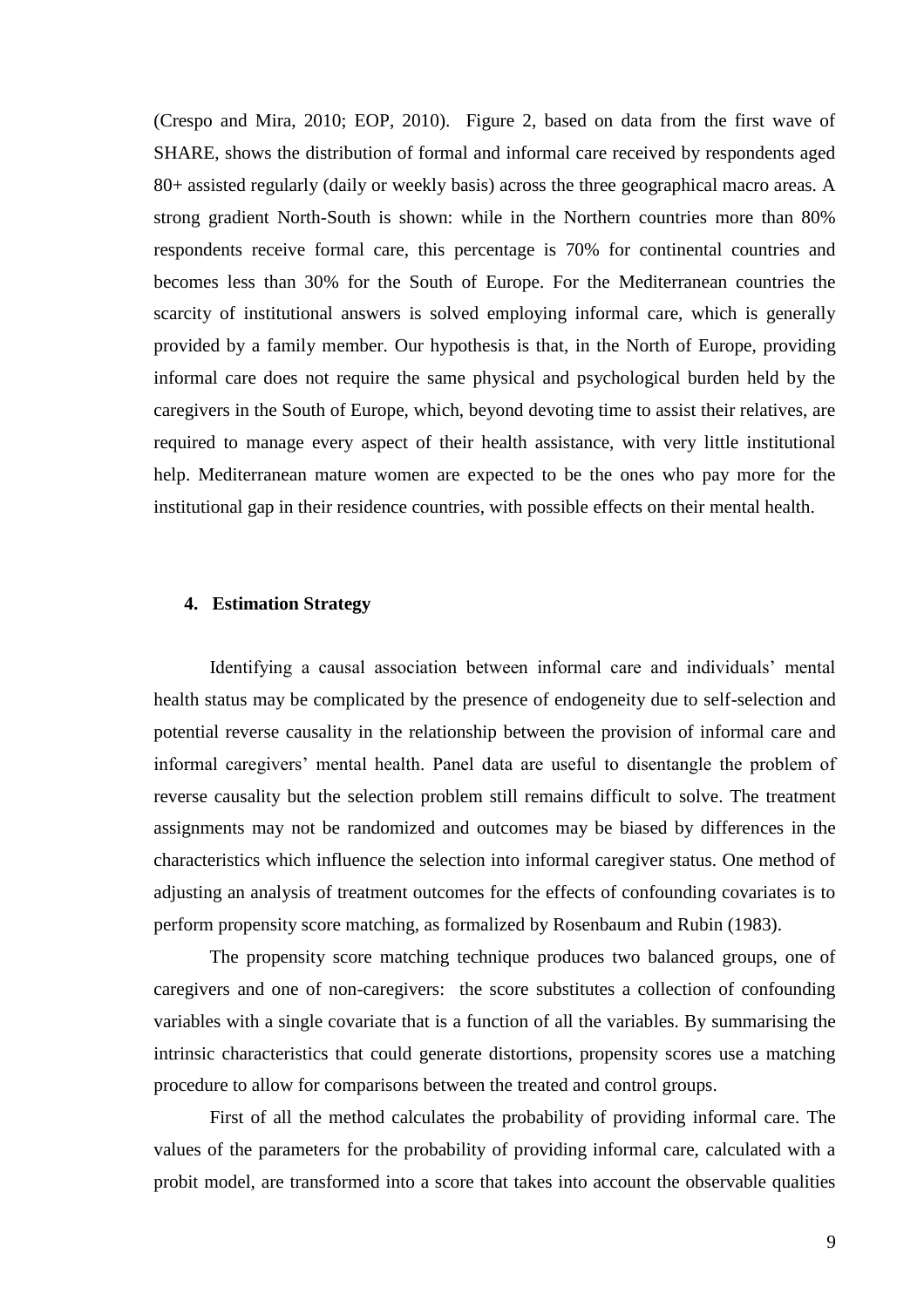(age, country of residence, family composition, socioeconomic status, etc.). Such characteristics differentiate the caregivers from those who do not provide care and are associated with the caregiver's condition and individual mental health. The score allows one to select, for each caregiver, a "twin" individual from among those who do not provide care to the elderly, so as to minimise all the systematic differences that may otherwise affect the mental health of the interviewed women. The "twins", who do not provide informal care, are those who show the closest possible score to the reference individual providing care to the elderly. Lastly, the average treatment effect on the treated (ATT) is measured by the difference in the self-reported mental health indicator: the hypothesis being that, given two individuals whose observable characteristics are as similar to each other as possible, any differences in their mental health status may be attributed to the effect of providing care to the elderly.

#### **4.1 The Propensity Score Model**

To begin with, a probit model was set up on which to base the score: the dependent variable is a binary variable that takes a value of 1 for interviewees who provide care to at least one elderly parent (biological parents, parents in law or step-parents), and 0 otherwise. The independent variables can be grouped in the following categories: demographic variables (age, age squared, country of residence), family composition (marital status, children still living at home), socioeconomic variables (educational level, family income, employment status), information on parents receiving care (health status of the respondent"s mother and father, geographical distance between the daughters and their parents). Moreover, we controlled for respondent's self-reported probability of receiving an inheritance, respondent's mental health status and caregiver status at the first wave.

Age was modelled as a continuous variable. We included country dummies within each macro-region, so as to capture any single country-level differences. Marital status was categorized into "living with a spouse or a partner in the same household" and "living as single". In order to capture additional caregivers' responsibilities other than elderly parents, we included a binary indicator that assigns a value of 1 if at least one of the care provider"s children still lives at home.

The International standard classification of education (Isced) was used to classify the education variable. Isced is classified into 7 levels: Isced 0 (pre-primary schooling);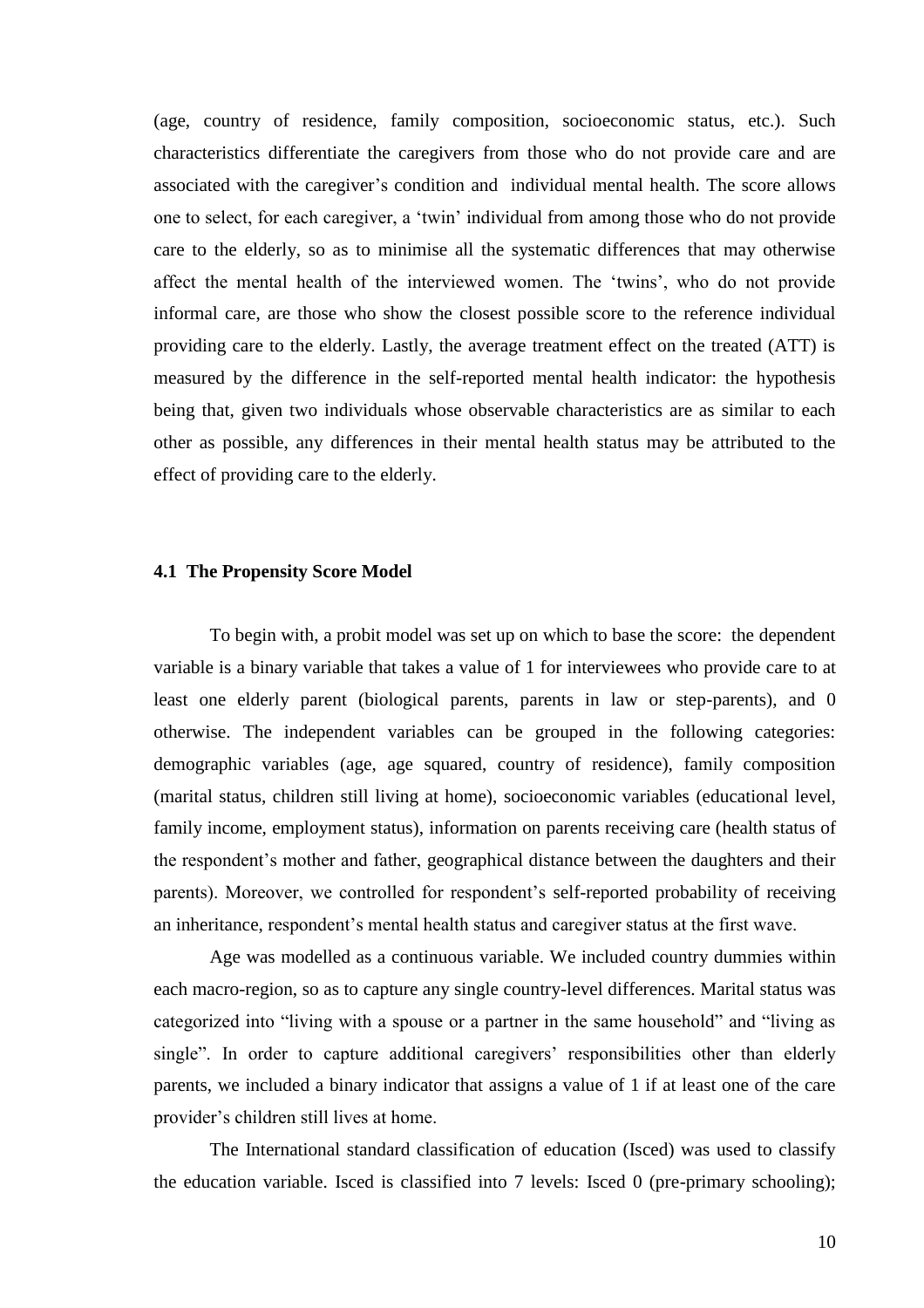Isced 1 (primary education); Isced 2 (lower secondary); Isced 3 (upper secondary); Isced 4 (post high school); Isced 5 (university); Isced 6 (postgraduate). In the analysis Isced levels 0, 1, 2 and 3, 4 and 5, 6 have been grouped together, respectively. Three levels of education were therefore considered: 1) low education (no educational certificates or primary school certificate or lower secondary education); 2) medium education (upper secondary education or high school graduation); 3) high education (university degree or postgraduate). Income information is based on the total annual household income, obtained summing up its different components assessed in the questionnaire. Income was normalized on the family size and log-transformed to obtain a normal distribution. Occupations were categorized into four groups: employed, retired, homemaker and unemployed.

SHARE supplies information on parents receiving care. Concerning the health status of the respondent's mother and father, it is daughters themselves who assess the state of health of their parents, which is inferred via an indicator of psycho-physical good/bad health, measured on an ordinal scale from 1 to 5, where 1 indicates the healthiest state. Given that the 5 positions are not equidistant, a binary "healthy/non-healthy" variable has been set up assigning a value of 0 if the daughter reported in the survey that the elderly parent enjoys "excellent, very good or good" health and a value of 1 if the parent"s state of health is "bad or very bad" (O'Donnell O. et al., 2008). As with Bolin et al. (2008a), in the event of death, a value of 1 is assigned to the parent's state of health indicator. We used death occurring in the second interview as a proxy for the poor health of the parents.

SHARE also includes information on the distances between the parental and adult children"s homes. We allowed the indicator of distance to take the following categories: daughters can live either in the same household, in the same building, or less than 1 kilometre away; between 1 and 25 kilometres away; between 25 and 100 kilometres away; more than 100 kilometres away. The distance between child and parental home is a proxy for the provision of child services, since services are more costly to offer when the child lives further from her parent's home (Pezzin and Steinberg-Shone, 1999; Callegaro and Pasini 2008; Bonsang, 2009).

Among the control variables we also included an indicator of strategic behaviour guided by a bequest motive – the chance of inheritance – that has been studied in the literature as a potential determinant of the provision of informal care (Sloan *et al*., 1997; Sloan *et al.*, 2002). We used the respondent's self-reported probability of receiving an inheritance over the next ten years. Finally, we employed a binary indicator, that assigns a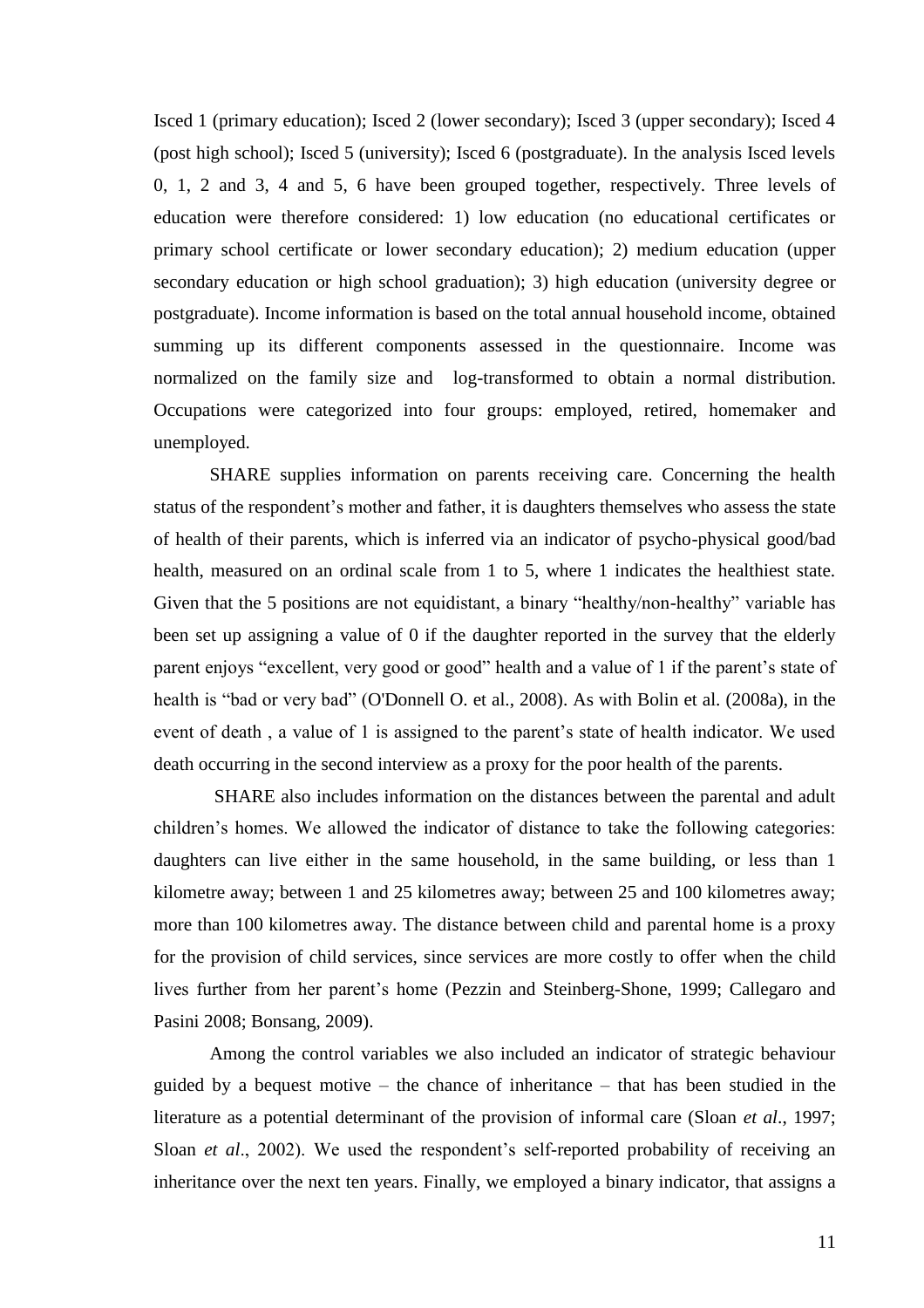value of 1 if the interviewee suffered from depression in the previous survey and a binary indicator that assigned a value of 1 if the interviewee was an informal care provider during the first survey.

Once the propensity score was calculated, we proceeded with statistical matching so as to form "twin data" that differ in terms of the caregiver status alone and not in terms of any of the other observed characteristics. Since the sample consists of comparatively few informal caregivers in relation to many untreated ones, Kernel and Radius (with caliper 0.5) matching were chosen as the matching algorithms. These techniques use the maximum amount of data and, in the case of Radius matching, the imposition of a tolerance threshold avoids the risk of bad matches (Caliendo and Kopeinig, 2008; Imbens and Wooldridge,  $2008$ ).<sup>7</sup>

### **4.2 Outcome Variable**

Women"s mental health was measured in terms of the EURO-D scale. This is a scale for measuring depression that was developed and validated by the EURODEP *Concerted Action Programme*. It consists of 12 elements connected to psychological health: depression, pessimism, wanting to die, guilt complexes, sleeping difficulties, lack of interests, irritability, lack of appetite, fatigue, lack of concentration, inability to take pleasure from normal activities and a tendency to crying. Each item is of equal weighting and reported with a 0 if the symptom is absent and a 1 when it is present. We focussed on the clinical definition of depression as indicated by the EURO-D scale with a clinically defined cut-off point at four symptoms identifying the respondent as depressed, i.e. having severe mental health problems (Prince *et al*., 1999).

### **5. Results**

 $<sup>7</sup>$  The estimation was carried out using the PSMATCH2 program for STATA developed by Leuven and</sup> Sianesi (2003).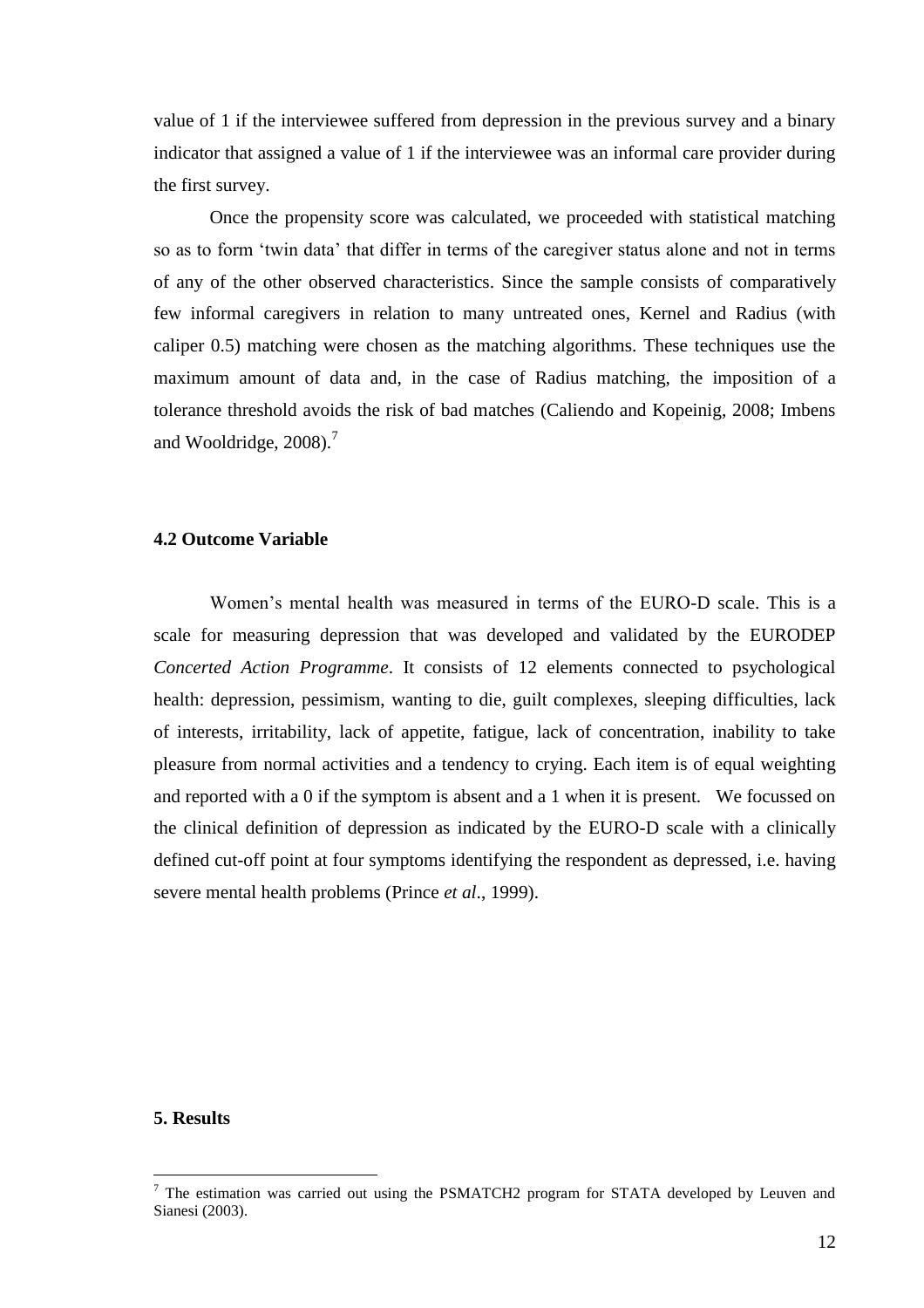Table 2 shows some summary statistics: it arises that women who take care of their parents show better mental health in the Northern and Central Europe and worse in the South. In Mediterranean countries women who provide informal care to their elderly parents are less likely to be higher educated and employed and are mostly just mothers with dependent children compared to Central and Northern countries. This last aspect is not surprising since in the last decades the medium age of generating the first child is higher in Southern Countries compared to the Northern ones (Billari, 2006).

Table 3 shows the average effect of providing care to the elderly (ATT) as measured on the EURO-D depression indicator<sup>8</sup>. ATT was computed by adopting two matching methods: Kernel and Radius Matching. Only observations within the common support were used in the matching.

The results reveal the presence of a North-South gradient: providing assistance to one"s elderly parents appears not to have a significant effect on depression in North and Central Europe, while in the Mediterranean countries it increases the probability of suffering from mental health problem: a South-European caregiver has a 8% higher probability than a non-caregiver of suffering from depression.

It is plausible that positive consequences, such as rewards and satisfaction, may buffer the negative effects of caregiving (Walker et al., 1995). This may happen especially in the Northern and Continental countries where, thanks to a stronger formal care system, a daughter can choose to assist an elderly parent for her own gratification (as opposed to being obliged by necessity). This is particularly true for the less labour intensive domestic help, which can more easily be performed on a voluntary basis. In contrast, intensive care, the provision of which is often determined by the needs of the heavily dependent recipient, requires a balance between caregiving and other activities, such as child-care, leisure and work. Women who provide constant intensive care to elderly parents may find it more difficult to focus on the positive aspects of caregiving: even though women are less careeroriented and place a higher value on non-market activities such as family responsibilities (Carrieri et al., 2012; Booth et al. 2002) they might feel themselves seriously impaired if they become inactive because of their care-giving duties (Saras and Mestres, 2005).

<sup>&</sup>lt;sup>8</sup>The results for the probit model for the propensity score and the covariate balancing test have not been included, however, they are available on request from the authors. The model described in Section 4 has made it possible to obtain a balanced estimate for the propensity score. The covariate balancing test shows that the matching is effective in removing differences in observable characteristics between formal caregivers and daughters who do not provide care to elderly parents. In particular, the median absolute bias is reduced by approximately 40%-62% depending on the macro area and the matching technique. The Pseudo R-squared after matching is always close to zero, correctly suggesting that the covariates have no explanatory power in the matched samples.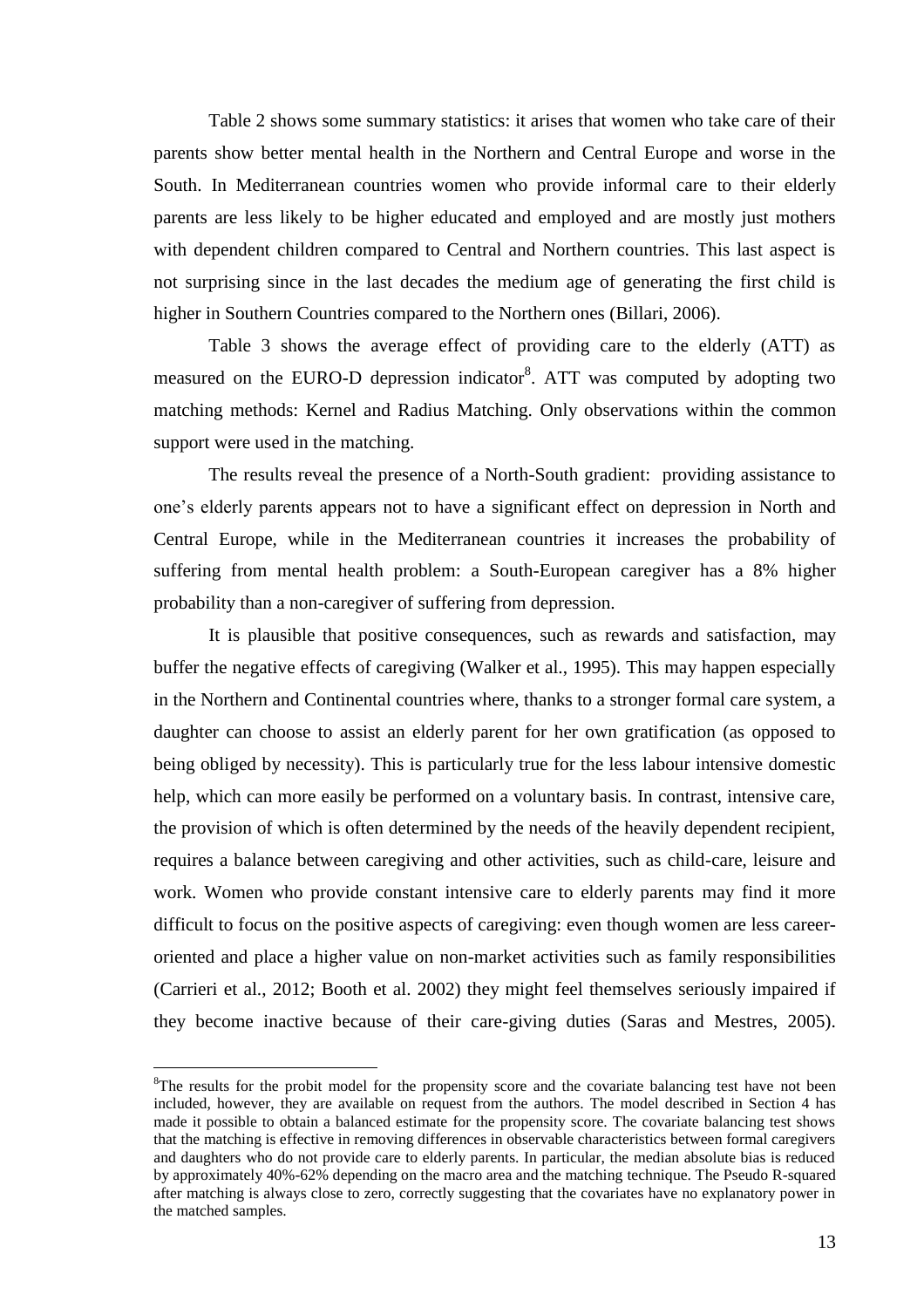Therefore it is important to consider these aspects when analyzing the impact of caregiving on women"s mental health.

 SHARE provides the possibility of distinguishing between domestic chores and more labour intensive personal care (such as bathing, body care, dressing). We used this information to further investigate the potential impact that constant intensive care may have on the self-assessed mental health of carers. Hence, we re-estimated our model by excluding from the sample women who help elderly parents with domestic chores only (14% of the sample). We computed the propensity score through a probit model for those who provide personal care to elderly parents, using the same specification as described in section  $5.9$  The sample included 3936 observations. Among the caregivers (16% of the sample), the number of women who provide intensive care to elderly increases moving southwards: 38% of informal carers in the North of Europe provide intensive care to their parents, 40% in the Continental Europe and 57% for the Mediterranean area.

Table 4 shows the ATT for women who provided intensive care to their parents for each macro-area: as before, intensive informal care seems to have an adverse influence on psychological well-being of South-European caregivers but now the ATT is higher (a caregiver has a 10% higher probability of a non- caregivers of assessing her own mental health as bad) and more significant. Actually, in Northern and Central Europe the ATT is not statistically different from zero. These figures mean that a North or a Central European caregiver who provides intensive eldercare has no higher probability than a non-caregiver of suffering from depression.

According to the previous literature (Billari, 2004; Bolin *et al*., 2008b, Crespo and Mira, 2010; Kotsadam, 2011) the geographic factor seems to play an important role: the result is influenced by the social/cultural norms which characterize each area but also by the degree of provision of formal care to the elderly. In all the countries of the sample, intergenerational solidarity pushes daughters to provide care to their elderly parents, however, South European countries are penalised by serious shortcomings in organisational and structural assistance for elderly citizens. In this macro area, caregivers face all the complexities of organizing a care programme for their parents: they often lack both the adequate preparation to provide care and the guidance from the formal health care provider. As a consequence they are weighed down with much more responsibility leading to an excessive degree of emotional strain.

<sup>9</sup>All observed controls used in the propensity score matching analysis satisfy the balancing property again.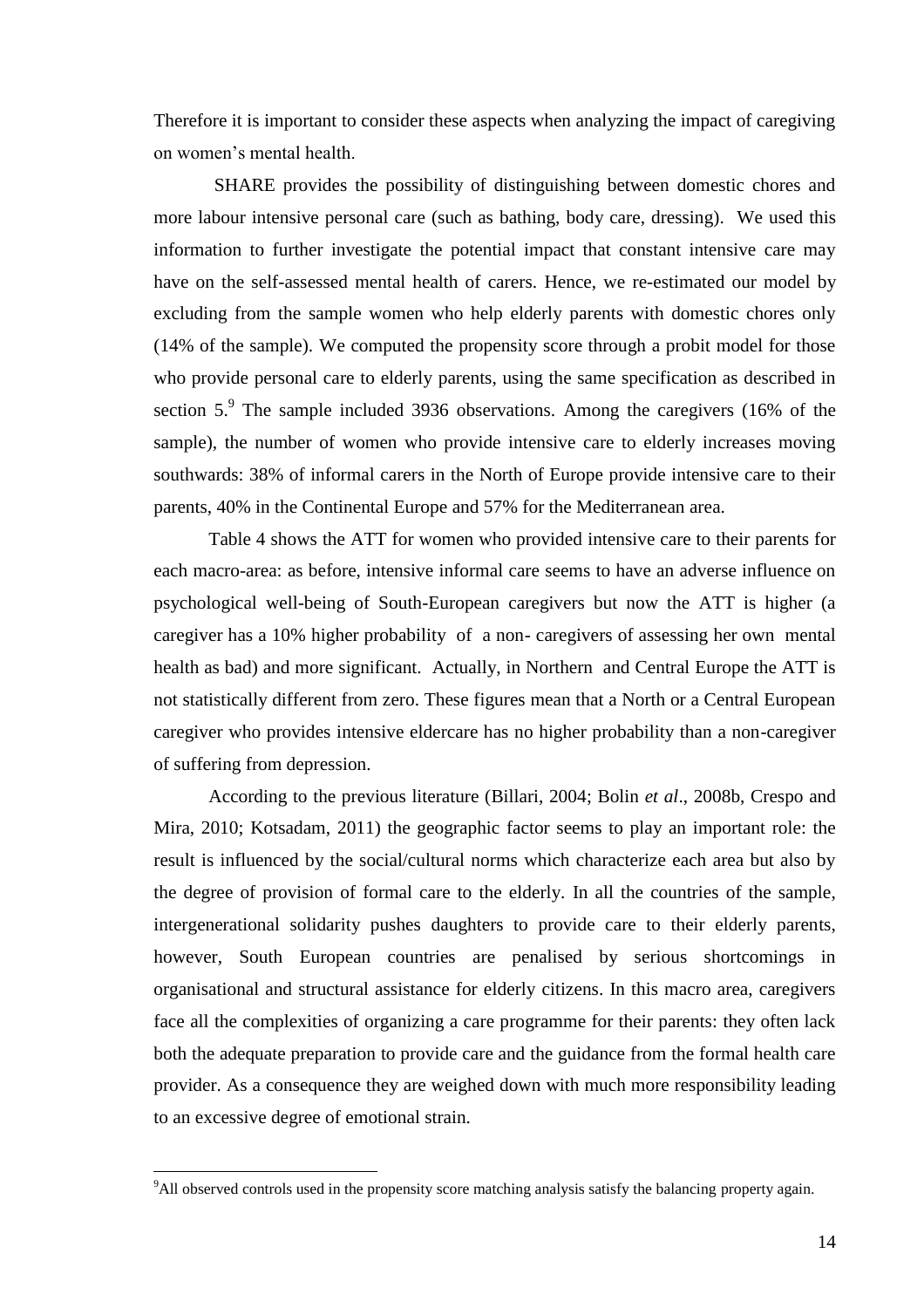#### **5.1 Robustness and Sensitivity Check**

We tried a different specification of the propensity score model in order to check to what extent our ATTs were sensitive to the observable variables chosen. For instance, it might be argued that employment status may not be a good pre-treatment variable since it may be determined, in turn, by the informal caregiver status. In our model, we include employment status since it is not only a good proxy of the opportunity cost of care (which may influence the probability of being a caregiver) but it may be also a distraction from the burden of assistance and hence may positively influence women"s psychological health. Barnett, *et al.* (1992), for instance, reported that employed women generally exhibit better mental health than non-employed women do. There is some empirical evidence that employed elder caregivers experience lower levels of depressive symptoms than nonemployed caregivers do (Rosenthal *et al.* 1993; Cannuscio *et al*., 2004) Our results are not driven by the inclusion of this variable because, when excluding employment status from the probit model, the ATT remain substantially unchanged.

As a further check, we re-run the model by using as dependent variable in the probit model a different proxy of intensive/constant care. We employed the number of weekly hours dedicated to eldercare. During the survey, the respondent was asked to give an estimate of the number of hours of informal care given on a typical day or week. Following Bolin et al. (2008a) we created a variable indicating for each respondent the total number of hours per week that she devoted to informal care. If the respondent gave informal care on a daily basis, we multiplied the number of hours provided on a typical day by 7. If the respondent provided assistance to parents almost every week, the number of hours was kept as it was. Then, according to the existing literature, we defined 20 hours as threshold of care intensity (OECD, 2011). We excluded from the sample those who reported to have provided care to an elderly parent living in the same household (3.45% of the full sample as reported in the Section 3), since no information on hours of care is reported in this case. Moreover, we excluded those who provided less than 20 hours of informal care (17% of the full sample). The new sample included 3354 observations: only 7.3% of the respondents provides more than 20 hours of care to the parents, and they are mainly concentrated in the South of Europe (57% of the caregivers against 15% of the North and 12% of the Continental Europe). Table 5 shows that the results are consistent with those obtained from the model using personal care as proxy of intensive care (see Table 4). The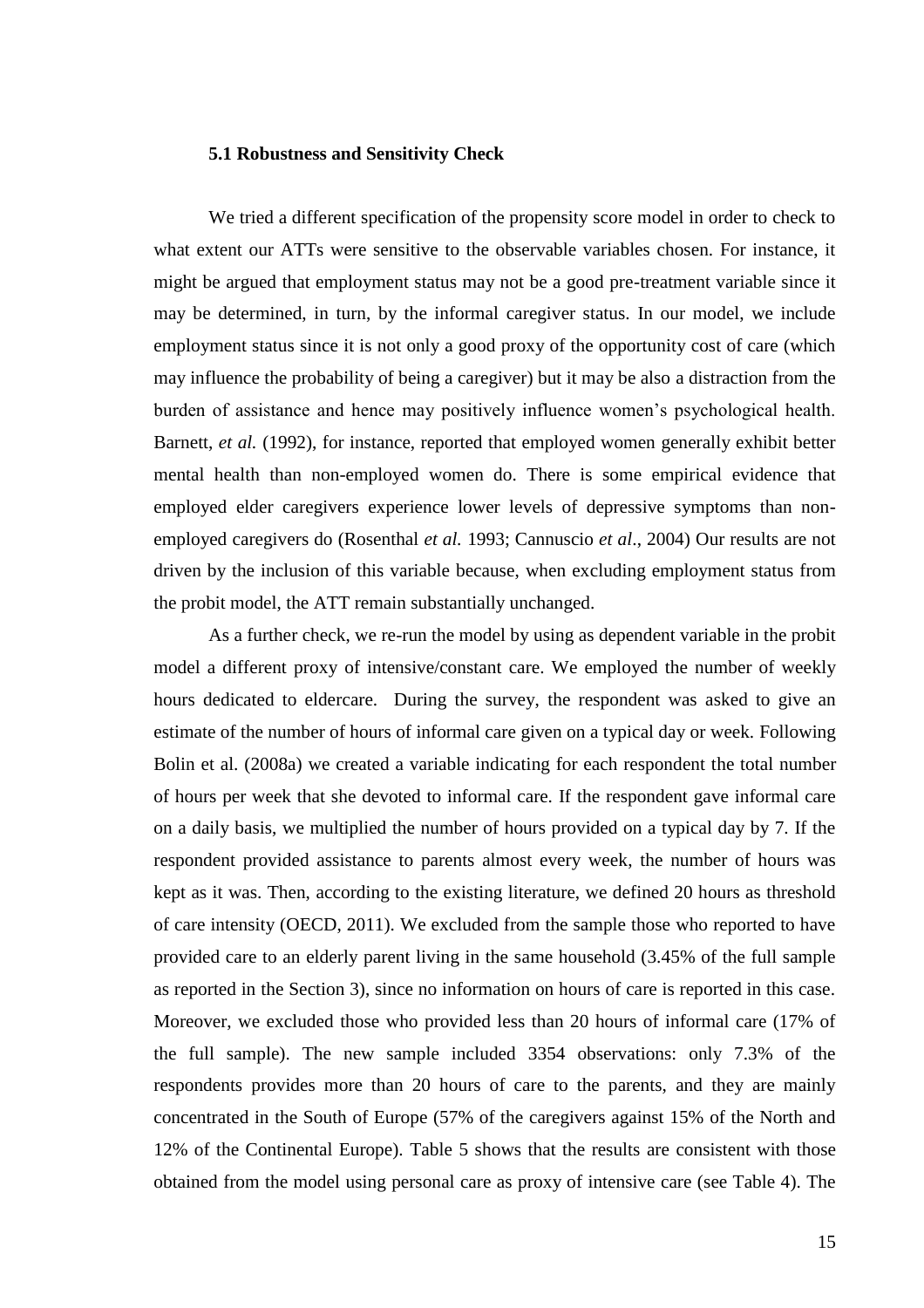ATT of intensive caregiving, expressed as more than 20 hours per week of informal care, is still positive and significant at the 5 percent level for the Southern macro-region. The fact that the two estimates are very similar is evidence of their robustness.

### **6. Conclusions**

Our paper contributes to the previous literature by exploring the relationship between informal caregiving and mental health according to a North–South gradient. Overall, our results show that the provision of care to parents in Europe impacts on the daughters' mental health status along with their geographical location. Actually, caring significantly deteriorates women's mental health only in the countries belonging to the South macro area where the amount of resources allocated to finance LTC is minimal and the local system of health and social services for the elderly lacks the necessary structures to meet the increasing demand for elderly care services. In the Mediterranean area, it is the family that historically has shouldered the burden of looking after its elderly parents, both financially and in terms of assistance. Similarly, it is still the family that supports the new generations facing the lack of job opportunities, even if these generations have already left the family nucleus, in a reciprocal pact that reflects the structural absence of institutional answers.

In contrast, North European countries, with Sweden in the lead, have for several decades addressed the problem of their elderly and, through a series of reforms, found legal solutions to protect them. State and municipalities are by law responsible for the elderly"s care and assistance: under these circumstances, a daughter's choice to assist her parents does not represent a stressful experience, which may explain why we didn"t find evidence of detrimental consequences on mental health of eldercares in this macro-region. The same considerations could be addressed to the Central geographical area. Continental countries present a more heterogeneous and less developed framework of welfare regimes compared to the Northern ones, though, during the nineties, their Governments tackled the problem of elderly care with different measures. Again, no evidence exists of a negative impact on the daughters" mental health. The attention of policymakers is henceforth to be focused on the Mediterranean countries, where the issue on eldercare policies has yet to be addressed. Informal carers, in this case the adult daughters, are left entirely on their own when it comes to supporting their elderly parents and this implies a higher level of stress in their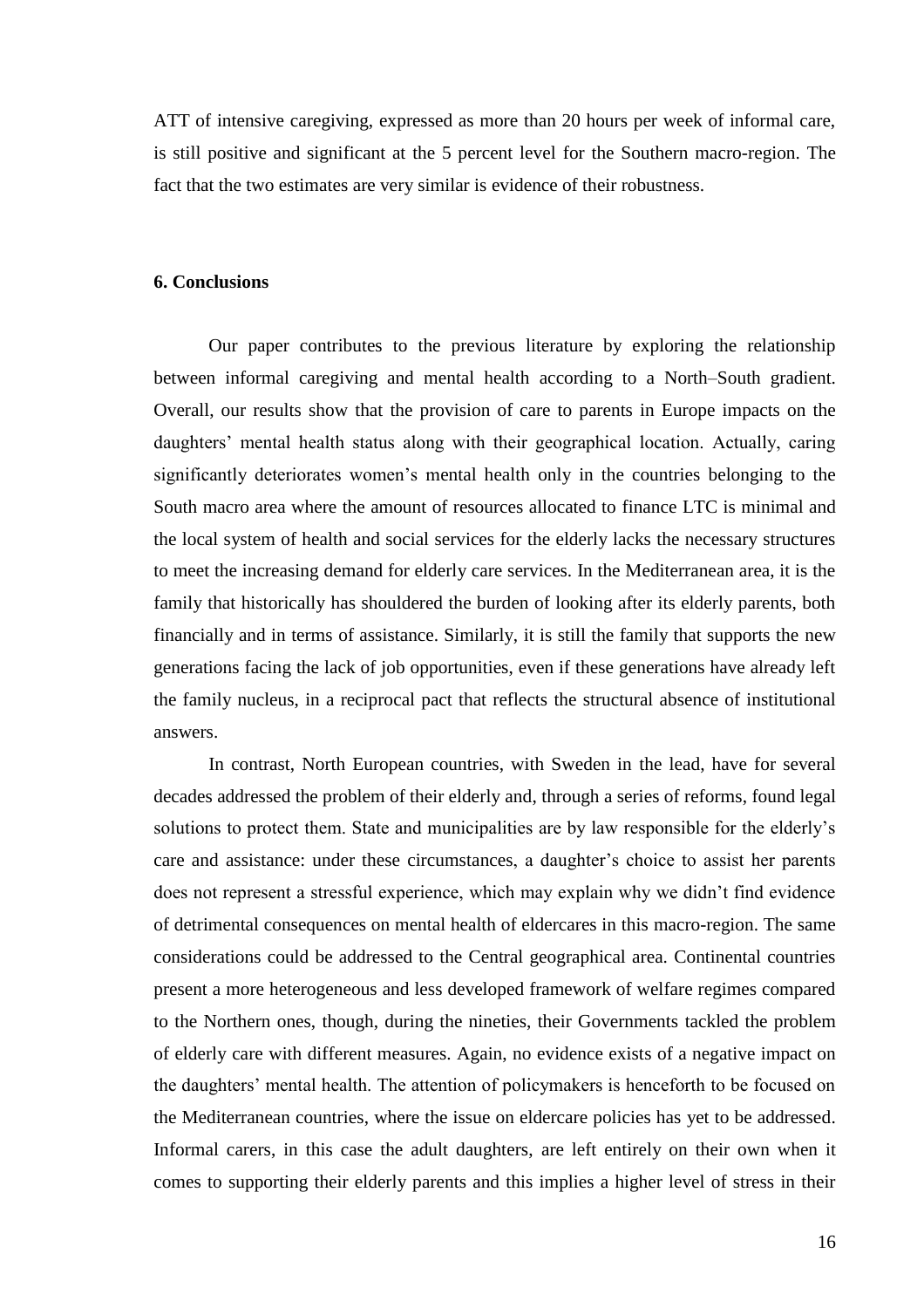daily activities. As a consequence they present a higher probability than non-carers to be affected by mental health problems. Policies responses for the Southern countries may be diverse, depending on different variables affecting each single government approach to elderly care. As some authors suggest, a gradual substitution of formal to informal care may help in avoiding burnout risks for Mediterranean women. This change, in the long run, does not necessarily induce a welfare loss (Balia and Brau, 2013). To this extent, a potential basin of formal care could be found in the work supply provided by citizens coming from countries outside the EU, which in the last decades have been increasingly populating the Southern macro-regions. Besides, the option of offering care through nursing homes, with financial support for the poorest, may be considered for the frailer elderly. In view of the already urgent problem of demographic ageing, which is inevitably destined to become more pronounced in the near future, a combination of these policies or other possible selected measures, should be carefully examined and delivered, to progressively face the issue of elderly care in the Southern European countries.

#### **Acknowledgements**

An earlier draft of this paper was presented at the annual meeting of the Italian Health Economics Association, Trento, Italy. The authors wish to thank the participants for useful comments received. We also thank Giancarlo Aspasini, Vincenzo Carrieri, Elena Cottini, Giacomo Pasini, Francesca Zantomio for useful suggestions. Financial support provided by Fondazione FarmaFactoring (Milan) for this research project is gratefully acknowledged. The usual disclaimer applies.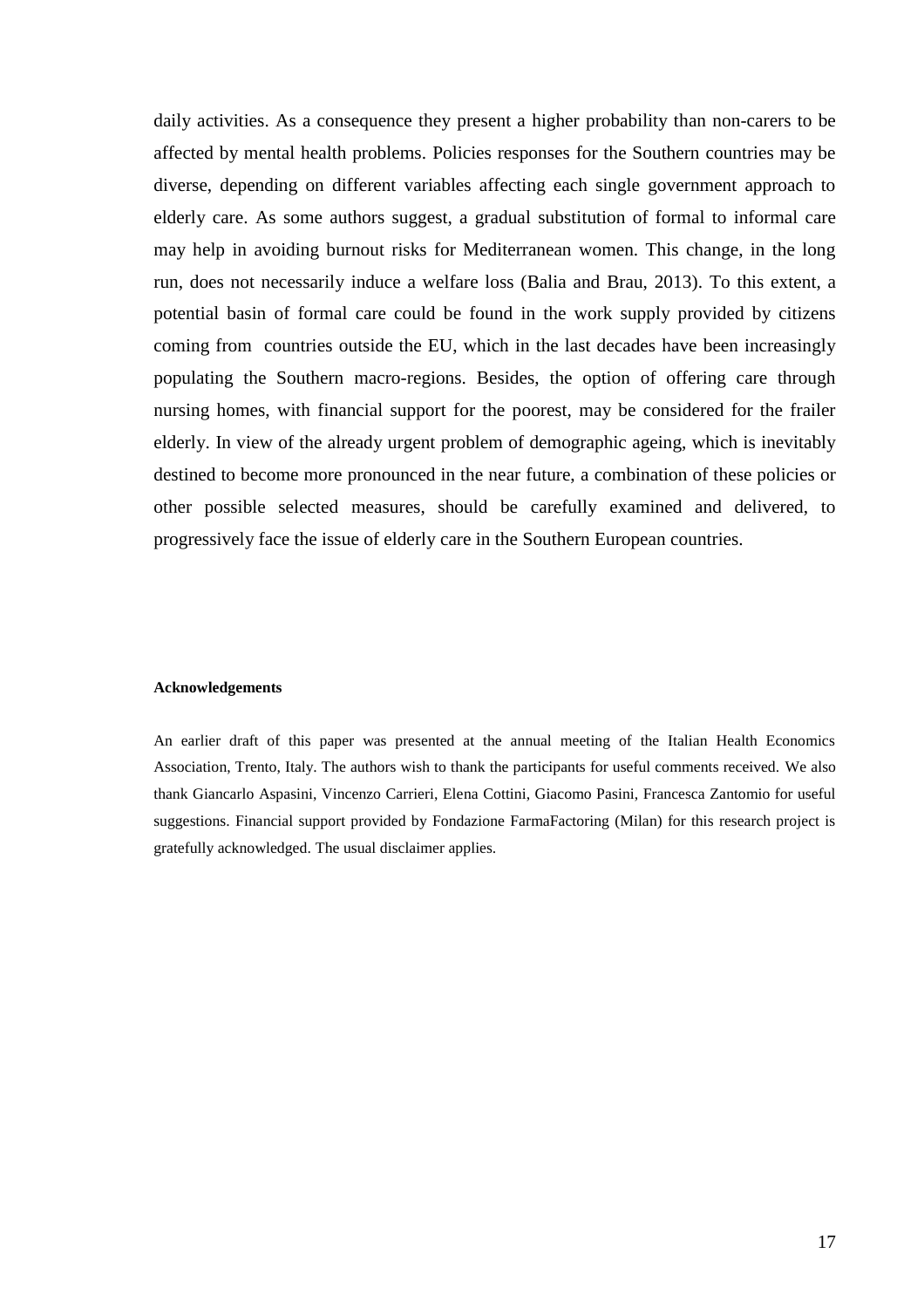### **References**

- Amirkhanyan AA, Wolf DA. 2006. Parent care and the stress process: Findings from panel data, *The Journals of Gerontology Series B-Psychological Sciences and Social Sciences*, **61(5)**: 248–255.
- Balia S, Brau R, A country for old men? Long-term home care utilization in Europe, *Health Economics,* 2013, DOI: 10.1002/hec.2977
- Barnett RC, Marshall NL, Singer JD. 1992. Job Experiences Over Time, Multiple Roles, and Women's Mental Health: A Longitudinal Study, *Journal of Personality and Social Psychology*, **62**: 634-644.
- Bettio F, Plantenga J. 2004. Comparing care regimes in Europe. *Feminist Economics*, **10(1)**: 85-113.
- Billari FC. 2004. Becoming an Adult in Europe, *Demographic Research* special collection 3, article 2 published 17 April 2004: 15-44.
- Billari, FC, Kholer HP. 2006. Patterns of low and lowest fertility in Europe, *Population Studies*, **58 (2)**: 161-176.
- Bolin K, Lindgren B, Lundborg P. 2008a. Your next of kin or your own career?: Caring and working among the 50+ of Europe, *Journal of Health Economics* **27**: 718–738;
- Bolin K, Lindgren B, Lundborg P. 2008b. Informal and formal care among singleliving elderly in Europe, *Health Economics,* **17**: 393–409.
- Bonsang, E., 2009. ["Does informal care from children to their elderly parents](http://ideas.repec.org/a/eee/jhecon/v28y2009i1p143-154.html)  [substitute for formal care in Europe?,](http://ideas.repec.org/a/eee/jhecon/v28y2009i1p143-154.html) *[Journal of Health Economics](http://ideas.repec.org/s/eee/jhecon.html)*, 28:143-154.
- Bookwala, J. 2009. The impact of parent care on marital quality and well-being in adult daughters and sons. *The Journals of Gerontology Series B: Psychological Sciences and Social Sciences*, 64B(3), 339–347.
- Booth AL, Francesconi M, Frank J. 2002. Temporary jobs: Stepping stones or Dead Ends? *Economic Journal* **112(480)**: 189-213.
- Börsch-Supan A., Jürges, H. (eds), 2005, The Survey of Health, Ageing and Retirement in Europe - Methodology, Mannheim: MEA.
- Caliendo M. & Kopeinig S. 2008. Some practical guidance for the implementation of propensity score matching. *Journal of Economic Surveys* **22**: 31-72.
- Callegaro L, Pasini, G. 2008. Social interaction effects in an inter-generational model of informal care giving. *Netspar Discussion Paper* 023.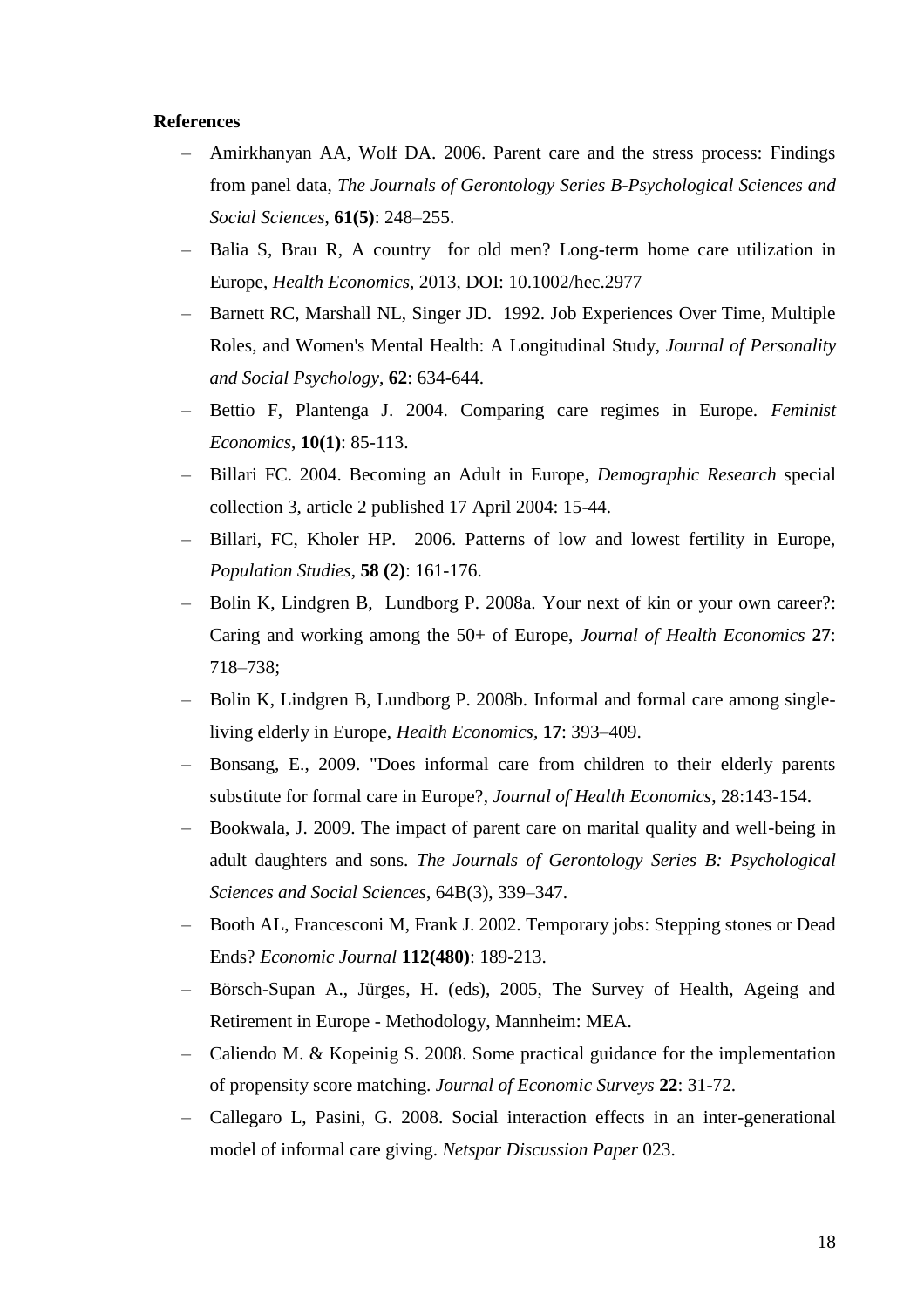- Cannuscio, CC, GA Colditz, EB Rimm, LF Berkman, Jones CP, and Kawachi I. 2004. Employment Status, Social Ties, and Caregivers" Mental Health. *Social Science and Medicine* **58** 1247–56.
- Carrieri V, Di Novi C, Jacobs R, Robone S. 2012. [Well-being and psychological](http://ideas.repec.org/p/chy/respap/79cherp.html)  [consequences of temporary contracts: the case of younger Italian employees,](http://ideas.repec.org/p/chy/respap/79cherp.html) *[Working Papers](http://ideas.repec.org/s/chy/respap.html)* 079, Centre for Health Economics, University of York.
- Coe N., Van Houtven CH., 2009, Caring for mom and neglecting yourself? The health effects of caring for an elderly parent, *Health Economics* 18: 991-1010.
- Crespo L., Mira P. 2010, Caregiving to elderly parents and employment status of European mature women, WP CEMFI, Madrid.
- Davey and Patsios, 1999, Formal and Informal Community Care to Older Adults: Comparative Analysis of the United States and Great Britain, *Journal of Family and Economic Issues*, 3: 271-299.
- Di Novi C, Jacobs R, Migheli M. 2013. [The quality of life of female informal](http://ideas.repec.org/p/chy/respap/84cherp.html)  [caregivers: from Scandinavia to the Mediterranean Sea.](http://ideas.repec.org/p/chy/respap/84cherp.html) *Working Papers* 084 Centre for Health Economics, University of York.
- El Habhoubi E. 2012. The effect of caregiving on employment and mental health examined for midlife European citizens, Netspar thesis, available on line: [http://arno.uvt.nl/show.cgi?fid=129941.](http://arno.uvt.nl/show.cgi?fid=129941)
- EOP (European Overview Paper). 2010. Informal care in the long-term care system.
- Esping-Andersen G. 1990. *The three worlds of welfare capitalism*. London, Polity.
- Eurostat. 2010. Demography Report 2010, available on line: <http://epp.eurostat.ec.europa.eu/portal/page/portal/eurostat/home/>
- Imbens G.W. & Wooldridge J.M. (2009). Recent developments in the econometrics of program evaluation. *Journal of Economic Literature*, 47, 5-86.
- Kotsadam A. 2011. Does informal care impede employment? The case of European welfare states, WP Department of Economics, University of Gothenburg.
- Leuven E. Sianesi B. 2003. PSMATCH2: Stata module to perform full Mahalanobis and propensity score matching, common support graphing, and covariate imbalance testing. Statistical Software Components S432001: Boston College Department of Economics, revised 19 Jul 2012.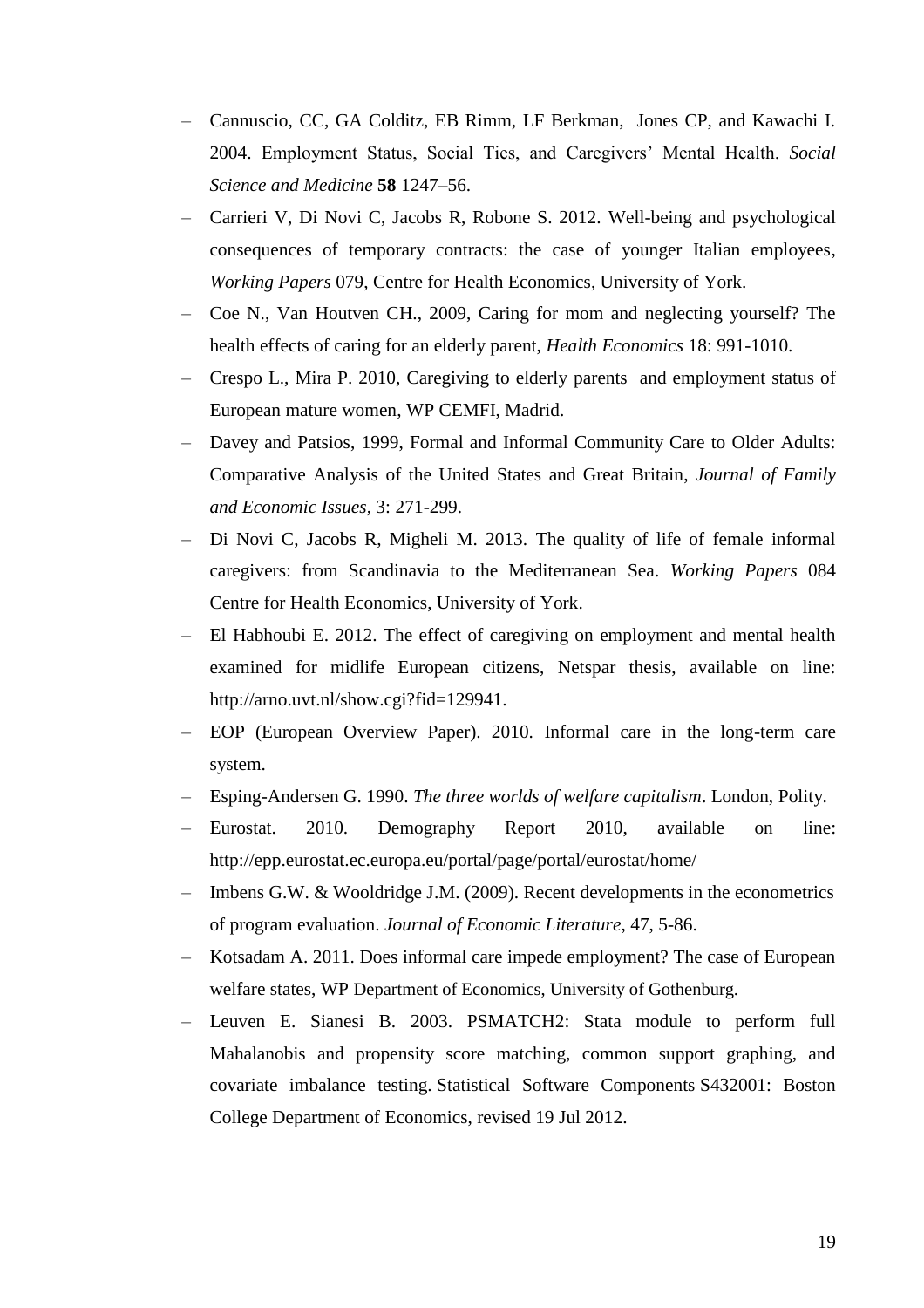- Lin WF, Chen LH, Li T. Adult Children"s Caregiver Burden and Depression: The Moderating Roles of Parent–Child Relationship Satisfaction and Feedback from Others, *Journal of Happiness Studies,* on line ed. May 2012;
- Mortensen J, Spiess CK, Katharin C, Schneider T, Costa-Font J, Concepcio P. 2004. Health care and female employment: a potential conflict, European Network of Economic Policy Research Institutes, *Occasional Paper* 6/Apr;
- O'Donnell O, Van Doorslaer E, Wagstaff A, Lindelow M. 2008. Analysing Health Equity Using Household Survey Data, The World Bank, Washington DC;
- OECD 2011. Help wanted? Providing and paying for Long term Care, available on line:<http://www.oecd.org/els/healthpoliciesanddata/47884865.pdf>
- Pavalco EK, Artis J.1997. Women's caregiving and paid work: causal relationships in late midlife, *The Journals of Gerontology Series B: Psychological Sciences and Social Science,* **52 B, 4**: 170-179;
- Pezzin L, Steinberg-Schone B. 1999. Intergenerational household formation, female labor supply and informal caregiving: A bargaining approach. *The Journal of Human Resources* **34 (3)**: 475–503.
- Prince M J, [Beekman AT,](http://www.ncbi.nlm.nih.gov/pubmed?term=Beekman%20AT%5BAuthor%5D&cauthor=true&cauthor_uid=10533553) [Deeg](http://www.ncbi.nlm.nih.gov/pubmed?term=Deeg%20DJ%5BAuthor%5D&cauthor=true&cauthor_uid=10533553) DJ, [Fuhrer R](http://www.ncbi.nlm.nih.gov/pubmed?term=Fuhrer%20R%5BAuthor%5D&cauthor=true&cauthor_uid=10533553), [Kivela S](http://www.ncbi.nlm.nih.gov/pubmed?term=Kivela%20SL%5BAuthor%5D&cauthor=true&cauthor_uid=10533553)L, [Lawlor BA ,](http://www.ncbi.nlm.nih.gov/pubmed?term=Lawlor%20BA%5BAuthor%5D&cauthor=true&cauthor_uid=10533553) [Lobo A](http://www.ncbi.nlm.nih.gov/pubmed?term=Lobo%20A%5BAuthor%5D&cauthor=true&cauthor_uid=10533553), [Magnusson H](http://www.ncbi.nlm.nih.gov/pubmed?term=Magnusson%20H%5BAuthor%5D&cauthor=true&cauthor_uid=10533553), [Meller I](http://www.ncbi.nlm.nih.gov/pubmed?term=Meller%20I%5BAuthor%5D&cauthor=true&cauthor_uid=10533553), [Van Oyen H](http://www.ncbi.nlm.nih.gov/pubmed?term=van%20Oyen%20H%5BAuthor%5D&cauthor=true&cauthor_uid=10533553), [Reischies F](http://www.ncbi.nlm.nih.gov/pubmed?term=Reischies%20F%5BAuthor%5D&cauthor=true&cauthor_uid=10533553), [Roelands](http://www.ncbi.nlm.nih.gov/pubmed?term=Roelands%20M%5BAuthor%5D&cauthor=true&cauthor_uid=10533553) M, [Skoog I](http://www.ncbi.nlm.nih.gov/pubmed?term=Skoog%20I%5BAuthor%5D&cauthor=true&cauthor_uid=10533553), [Turrina](http://www.ncbi.nlm.nih.gov/pubmed?term=Turrina%20C%5BAuthor%5D&cauthor=true&cauthor_uid=10533553)  C, [Copeland JR. 1](http://www.ncbi.nlm.nih.gov/pubmed?term=Copeland%20JR%5BAuthor%5D&cauthor=true&cauthor_uid=10533553)999. Depression symptoms in late life assessed using the EURO-D scale: Effect of age, gender and marital status in 14 European centres. *British Journal of Psychiatry* **174**: 339-345.
- Reher DS. 1998. Family Ties in Western Europe: persistent contrasts *Population and Development Review*, **24 (2)**: 203-234.
- Reinhard SC, *et al*. 2008. Safety and Quality: An Evidence-Based Handbook for Nurses: Vol. 1. Hughes RF (ed.). AHRQ Publication No. 08-0043. Rockville, MD: Agency for Healthcare Research and Quality.
- Riedel M, Kraus M. 2011. The organization of formal long-term care for the elderly: results from the 21 European country studies in the ANCIEN project, Enepri Research Report 95
- Rosenbaum P R, Rubin DB. 1983. The Central Role of the Propensity Score in Observational Studies for Causal Effects, *Biometrika* **70**: 41–55.
- Rubin RM, White-Mean SI. 2009. Informal Caregiving: Dilemmas of Sandwiched Caregivers. *J Fam Econ Iss* **30**:252–267.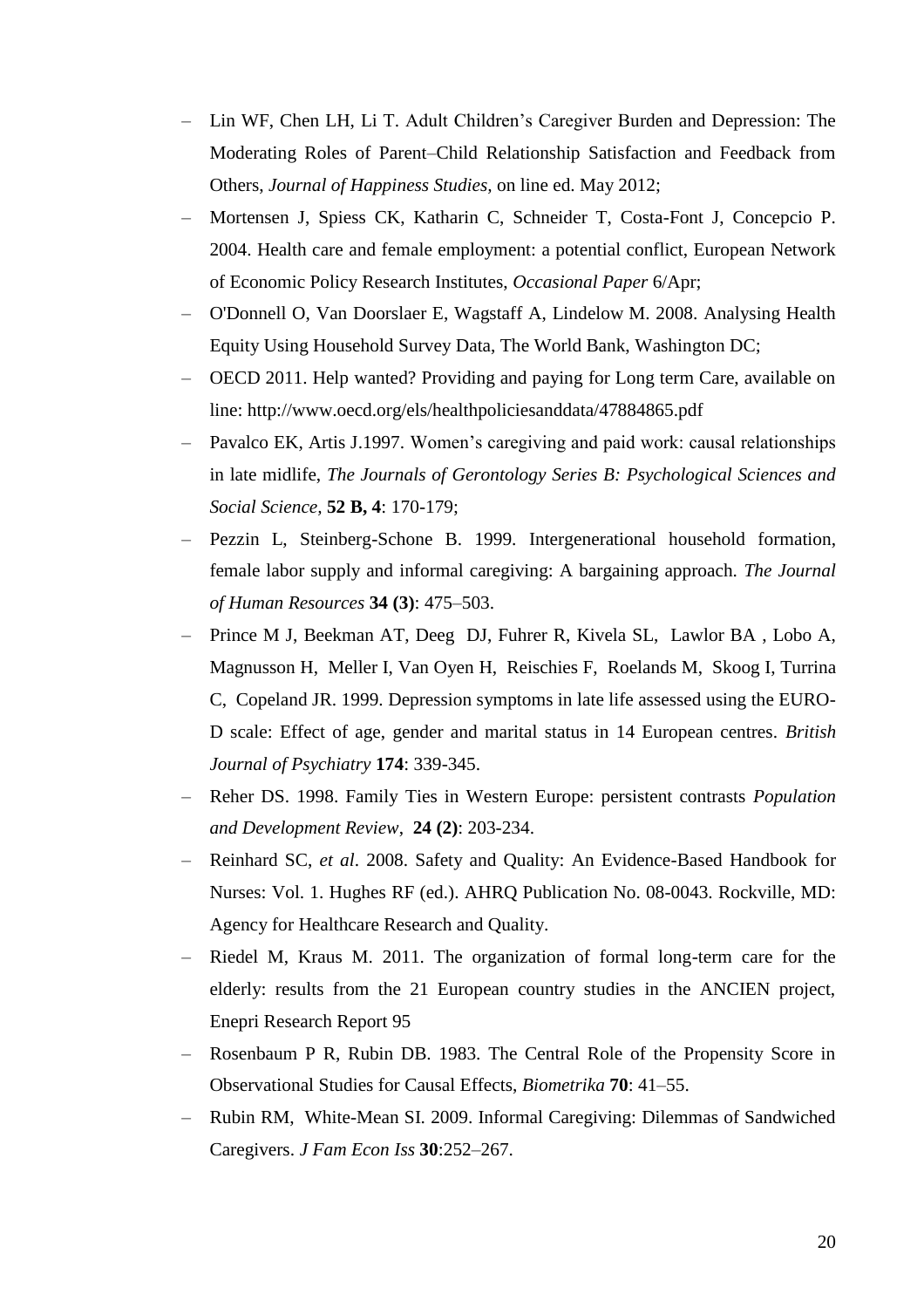- Sarasa S. Mestres J. 2005. Women"s Employment and the Adult Caring Burden. *DemoSoc Working Paper* 2005-07.
- Shulz R, Beach SR. 1999. Caregiving as a risk factor for mortality: the caregiver health effect study *Journal of the American Medical Association* **282 (23**): 2215-9
- Shulz R, Sherwood PR. 2008. Physical and Mental effects of family caregiving, *American Journal of Nursing* **108** (9 Suppl): 23-27.
- Silverstein M, Gans D & Yang FM. 2006. Intergenerational support to ageing parents. *Journal of Family Issues*, **27(8**): 1068–1084;
- Sloan FA, Picone G and Hoerger TJ. 1997. The supply of children's time to disabled elderly parents. *Economic Inquiry* **35 (2)**: 295-308.
- Sloan FA, Zhang HH, Wang J. 2002. Upstream intergenerational transfers. *Southern Economic Journal* **69(2)**:363-80.
- Vitaliano PP, Zhang J, Scanlan JM. 2003 Is caregiving hazardous to one"s physical health? A meta-analysis*, Psychological Bullettin* **129(6**): 946-73.
- Walker AT, Pratt CC & Eddy L. 1995. Informal caregiving to aging family members: A critical review. *Family Relations* **44**: 402-411.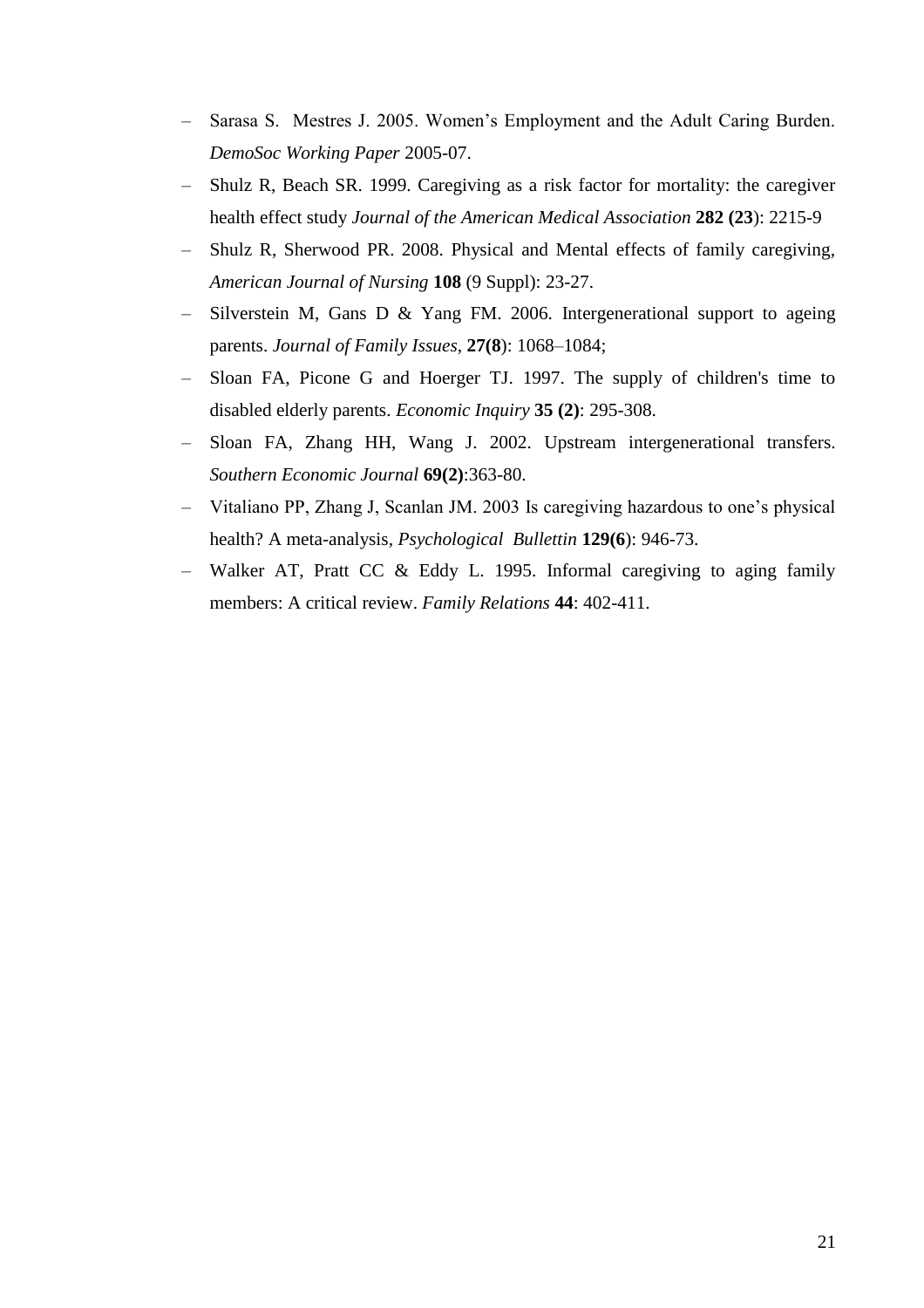#### **APPENDIX**



**Figure 1**: LTC in OECD countries (as % of GDP), 2009 data or last available year

Figure 2: Prevalence of informal and formal care among respondents aged 80 and over who receive care on a daily or weekly basis (%, SHARE 2004)



**Source:** SHARE

**Source:** OECD, 2011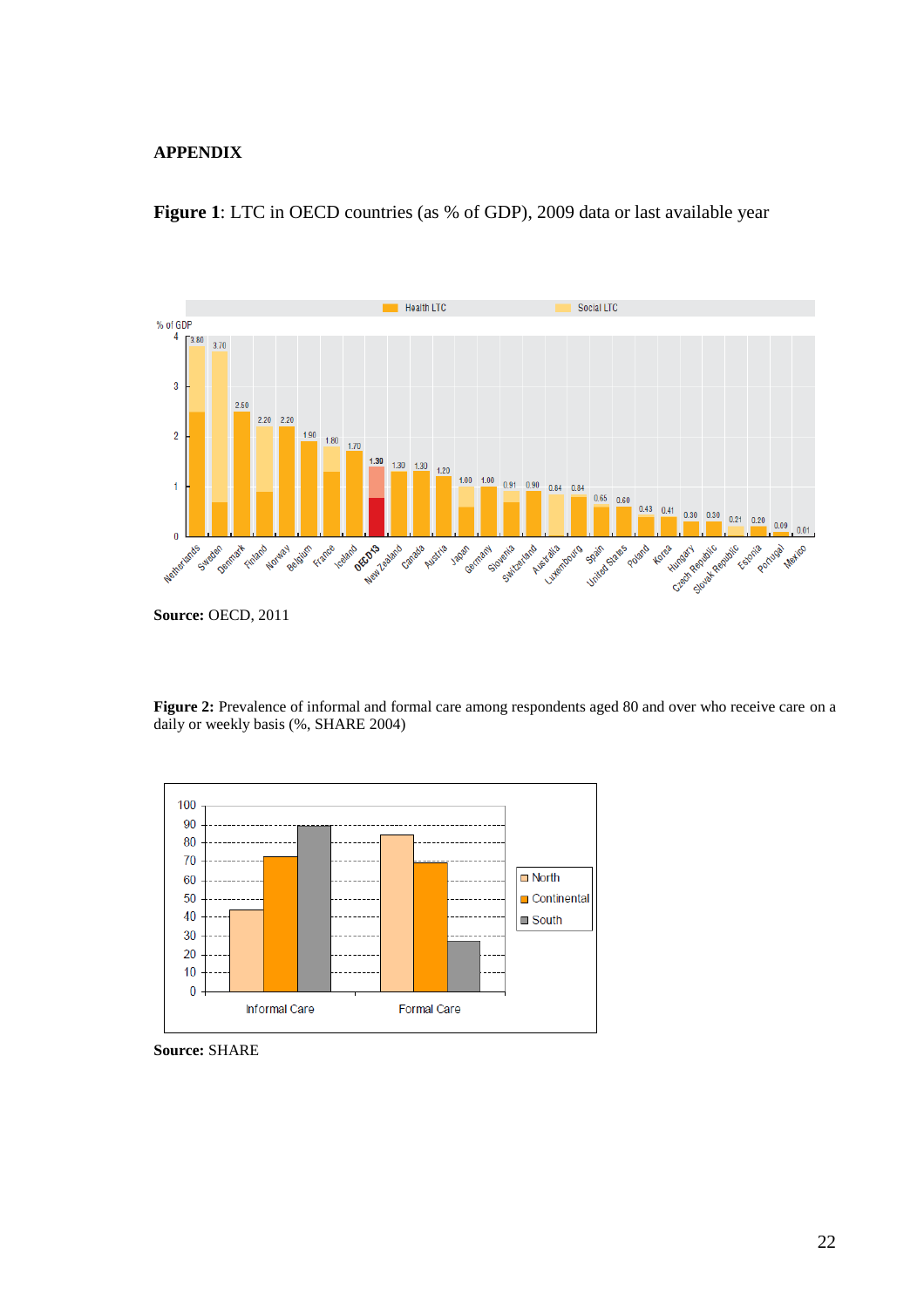**Figure 3:** The importance of different relatives as informal caregivers of people aged 80 and over who receive informal care on a daily or weekly basis (%, SHARE 2004)



**Source:** SHARE

|  |  | <b>Table 1. Variable Description</b> |
|--|--|--------------------------------------|
|--|--|--------------------------------------|

| <b>Name of the Variable</b>           | <b>Definition of the Variable</b>                                                                                                            |
|---------------------------------------|----------------------------------------------------------------------------------------------------------------------------------------------|
| <b>Dependent Variables</b>            |                                                                                                                                              |
| EURO-D                                | Scale measuring depression                                                                                                                   |
| <b>Controls</b>                       |                                                                                                                                              |
| Age                                   | Age in years                                                                                                                                 |
| Education                             |                                                                                                                                              |
| Low education                         | 1 if low educated, 0 otherwise                                                                                                               |
| Medium education                      | 1 if medium educated, 0 otherwise                                                                                                            |
| High education                        | 1 if highly educated, 0 otherwise                                                                                                            |
| Family Composition and Marital Status |                                                                                                                                              |
| Children living at home               | 1 if at least one child still lives at home, otherwise 0.                                                                                    |
| single                                | 1 if single, otherwise 0                                                                                                                     |
| Married or living with partner        | 1 if she lives with a husband or partner, otherwise 0                                                                                        |
| <b>Employment and Income</b>          |                                                                                                                                              |
| Employed                              | 1 if employed, 0 otherwise                                                                                                                   |
| Unemployed                            | 1 if unemployed, 0 otherwise                                                                                                                 |
| Retired                               | 1 if retired, 0 otherwise                                                                                                                    |
| Homemaker                             | 1 if homemaker, 0 otherwise                                                                                                                  |
| Income                                | Annual family income (in Euros)                                                                                                              |
| Information on parents receiving care |                                                                                                                                              |
| Parents health status                 | 1 if at least a parent suffers from bad health, 0 otherwise                                                                                  |
| less than 1 kilometre                 | 1 if parents live less than 1 km from children's homes, 0 otherwise                                                                          |
| between 1 and 25 kilometres           | 1 if parents live between 1 and 25 km from children's homes, 0 otherwise<br>1 if parents live between 25 and 100 km from children's homes, 0 |
| between 25 and 100 kilometres         | otherwise                                                                                                                                    |
| more than 100 kilometres              | 1 if parents live more than 100 km from children's homes, 0 otherwise                                                                        |
| <i>Inheritance</i>                    |                                                                                                                                              |
| Inheritance                           | respondent's self-reported probability of receiving an inheritance                                                                           |
| Depression at the $1^{st}$ wave       |                                                                                                                                              |
| Wave 1 depression                     | 1 if depressed during the first survey, otherwise 0                                                                                          |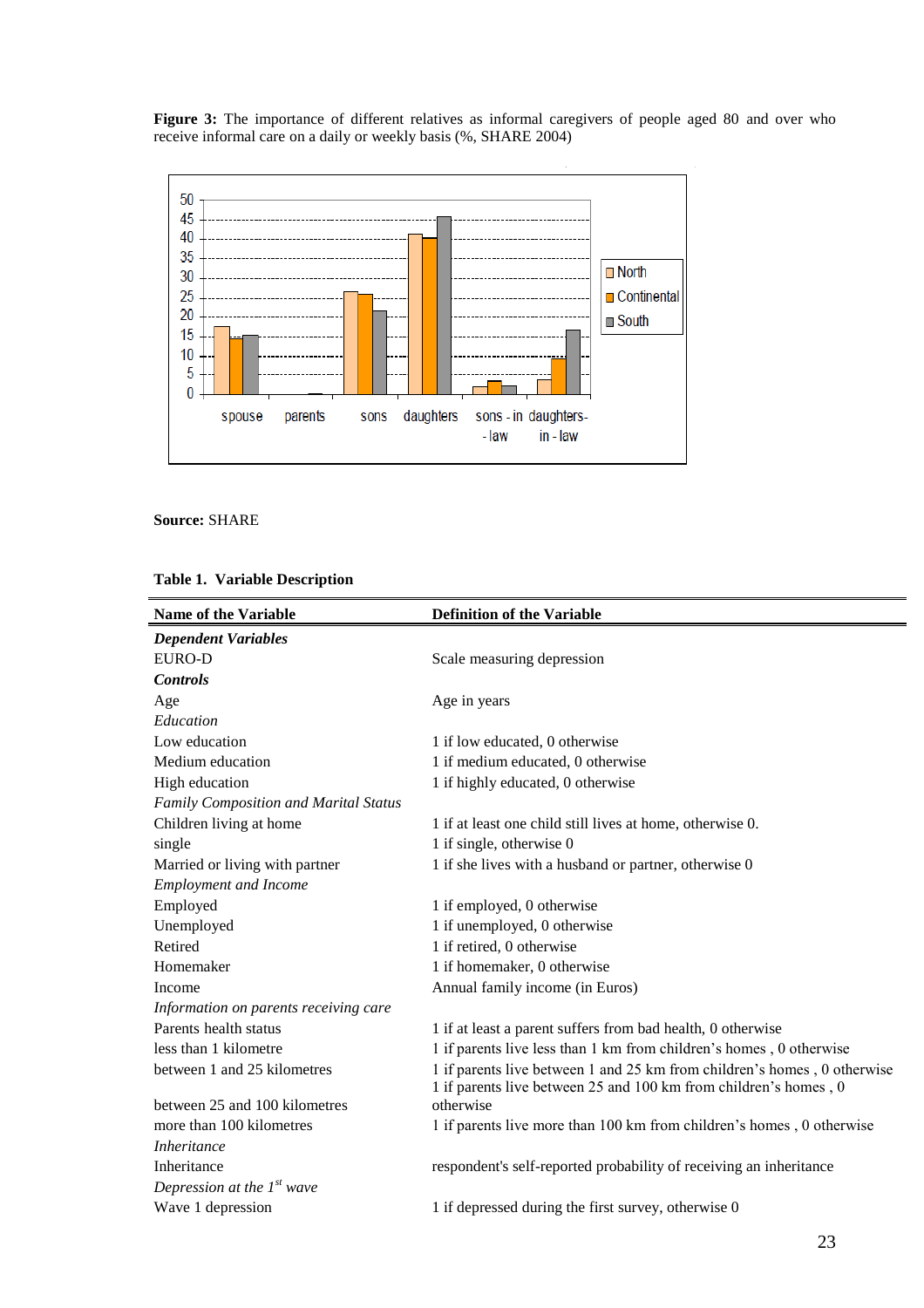informal caregiver wave 1 1 if caregiver during the first survey, otherwise 0

#### **Table 2. Summary Statistics**

### **Table 2a. Northern Europe**

|                                               | <b>Full Sample</b> |           |           | <b>Informal Care</b> | No Info   |
|-----------------------------------------------|--------------------|-----------|-----------|----------------------|-----------|
| <b>Variable</b>                               | Mean               | Std. Dev. | Mean      | Std. Dev.            | Mean      |
| Dependent Variable                            |                    |           |           |                      |           |
| depression at II wave                         | 0.141              | 0.348     | 0.096     | 0.294                | 0.157     |
| <b>Independent Variable</b>                   |                    |           |           |                      |           |
| age                                           | 58.090             | 5.044     | 58.647    | 5.128                | 57.883    |
| Denmark                                       | 0.161              | 0.368     | 0.207     | 0.406                | 0.144     |
| Sweden                                        | 0.468              | 0.499     | 0.411     | 0.493                | 0.489     |
| The Netherlands                               | 0.371              | 0.483     | 0.382     | 0.487                | 0.367     |
| single                                        | 0.179              | 0.384     | 0.207     | 0.406                | 0.169     |
| children still living at home                 | 0.068              | 0.252     | 0.080     | 0.271                | 0.064     |
| low education                                 | 0.338              | 0.473     | 0.303     | 0.460                | 0.351     |
| medium education                              | 1.000              | 0.000     | 0.366     | 0.483                | 0.270     |
| high education                                | 0.366              | 0.482     | 0.331     | 0.471                | 0.379     |
| income                                        | 43912.91           | 29312.88  | 52360.900 | 39086.750            | 39890.060 |
| retired                                       | 0.178              | 0.382     | 0.191     | 0.394                | 0.173     |
| employed                                      | 0.693              | 0.462     | 0.713     | 0.453                | 0.685     |
| unemployed                                    | 0.017              | 0.130     | 0.000     | 0.000                | 0.024     |
| home_maker                                    | 0.112              | 0.316     | 0.096     | 0.294                | 0.118     |
| parental health                               | 0.799              | 0.401     | 0.761     | 0.427                | 0.813     |
| < 1 km away from parent's home                | 0.142              | 0.349     | 0.268     | 0.443                | 0.095     |
| between 1 and 25 km away from parent's home   | 0.399              | 0.490     | 0.557     | 0.497                | 0.340     |
| between 25 and 100 km away from parent's home | 0.194              | 0.396     | 0.096     | 0.294                | 0.231     |
| >100 km away from parent's home               | 0.274              | 0.446     | 0.080     | 0.271                | 0.347     |
| chance of inheritance >50%                    | 46.316             | 41.861    | 52.787    | 41.447               | 43.911    |
| depression at I wave                          | 0.172              | 0.377     | 0.159     | 0.366                | 0.176     |
| caregiver at I wave                           | 0.404              | 0.491     | 0.777     | 0.417                | 0.265     |
| N                                             |                    | 1159      |           | 314                  |           |

#### **Table 2b. Continental Europe**

| <b>Full Sample</b> |           | <b>Informal Care</b> |           | <b>No Informal</b> |    |
|--------------------|-----------|----------------------|-----------|--------------------|----|
| Mean               | Std. Dev. | Mean                 | Std. Dev. | Mean               | St |
|                    |           |                      |           |                    |    |
| 0.220              | 0.415     | 0.184                | 0.388     | 0.234              |    |
|                    |           |                      |           |                    |    |
| 58.158             | 5.081     | 58.691               | 5.136     | 57.959             |    |
| 0.242              | 0.429     | 0.179                | 0.385     | 0.271              |    |
| 0.339              | 0.474     | 0.462                | 0.500     | 0.282              |    |
|                    |           |                      |           |                    |    |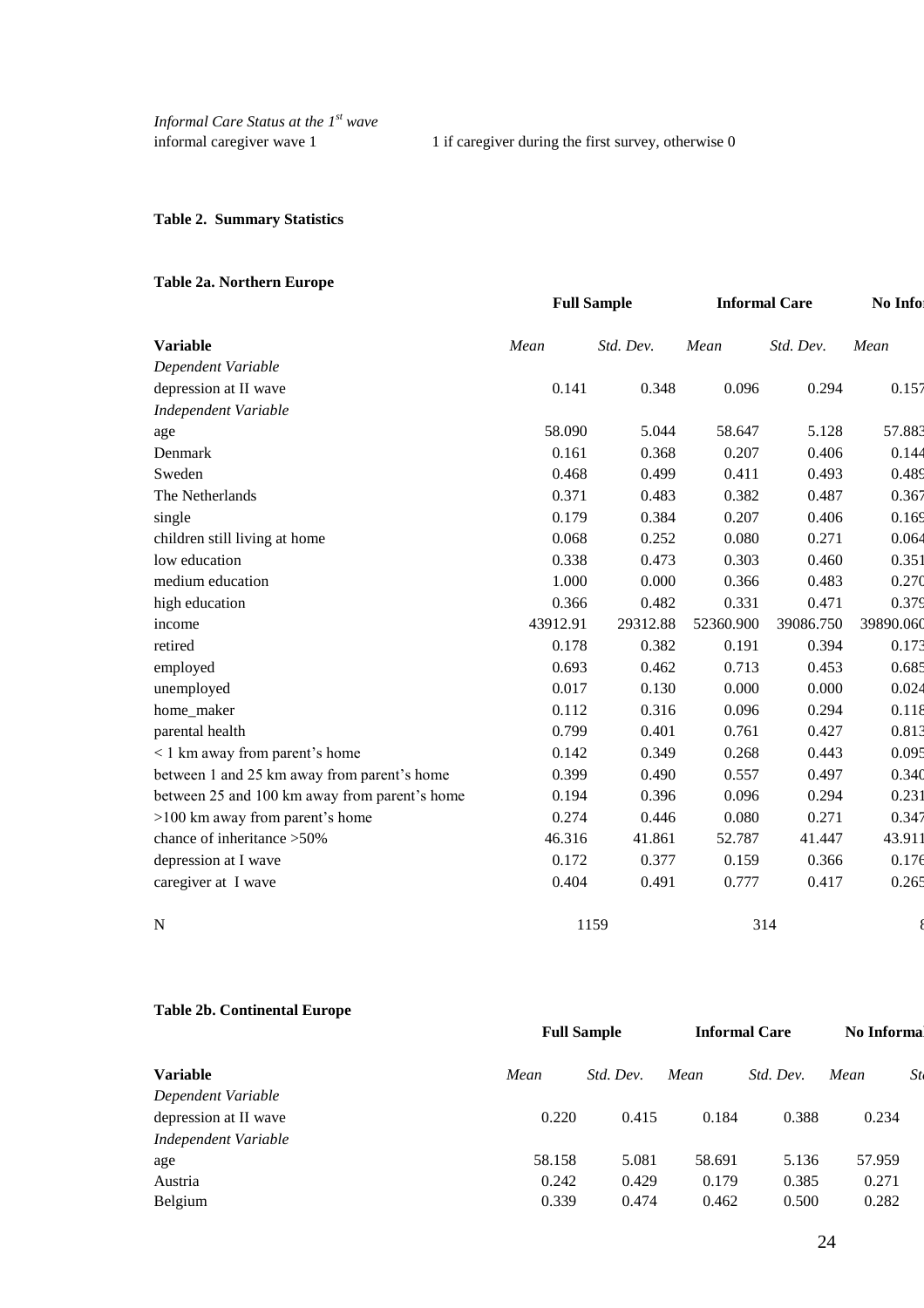| France                                        | 0.065     | 0.246     | 0.051     | 0.221     | 0.071     |                |
|-----------------------------------------------|-----------|-----------|-----------|-----------|-----------|----------------|
| Germany                                       | 0.226     | 0.418     | 0.205     | 0.405     | 0.235     |                |
| Switzerland                                   | 0.129     | 0.336     | 0.103     | 0.304     | 0.141     |                |
| single                                        | 0.207     | 0.405     | 0.196     | 0.398     | 0.211     |                |
| children still living at home                 | 0.146     | 0.353     | 0.194     | 0.396     | 0.128     |                |
| low education                                 | 0.310     | 0.463     | 0.282     | 0.450     | 0.321     |                |
| medium education                              | 0.420     | 0.494     | 0.402     | 0.491     | 0.427     |                |
| high education                                | 0.270     | 0.444     | 0.316     | 0.466     | 0.252     |                |
| income                                        | 43371.210 | 43526.650 | 42348.650 | 49380.350 | 43753.970 | $\overline{4}$ |
| retired                                       | 0.290     | 0.454     | 0.257     | 0.438     | 0.303     |                |
| employed                                      | 0.463     | 0.499     | 0.485     | 0.500     | 0.454     |                |
| unemployed                                    | 0.087     | 0.282     | 0.074     | 0.261     | 0.092     |                |
| home_maker                                    | 0.160     | 0.367     | 0.184     | 0.388     | 0.151     |                |
| parental health                               | 0.533     | 0.499     | 0.596     | 0.491     | 0.509     |                |
| <1 km away from parent's home                 | 0.200     | 0.400     | 0.368     | 0.483     | 0.138     |                |
| between 1 and 25 km away from parent's home   | 0.463     | 0.499     | 0.510     | 0.501     | 0.445     |                |
| between 25 and 100 km away from parent's home | 0.184     | 0.387     | 0.098     | 0.298     | 0.216     |                |
| >100 km away from parent's home               | 0.144     | 0.351     | 0.025     | 0.155     | 0.188     |                |
| chance of inheritance                         | 37.774    | 39.575    | 56.397    | 39.560    | 30.803    |                |
| depression at I wave                          | 0.206     | 0.405     | 0.206     | 0.405     | 0.206     |                |
| caregiver at I wave                           | 0.386     | 0.487     | 0.755     | 0.431     | 0.248     |                |
|                                               |           |           |           |           |           |                |
| $\mathbf N$                                   | 1498      |           | 408       |           | 1090      |                |
|                                               |           |           |           |           |           |                |

**Table 2c. Southern Europe**

|                                               | <b>Full Sample</b> |           | <b>Informal Care</b> |           | No Infor  |  |
|-----------------------------------------------|--------------------|-----------|----------------------|-----------|-----------|--|
| <b>Variable</b>                               | Mean               | Std. Dev. | Mean                 | Std. Dev. | Mean      |  |
| Dependent Variable                            |                    |           |                      |           |           |  |
| depression at II wave                         | 0.297              | 0.457     | 0.377                | 0.485     | 0.272     |  |
| <b>Independent Variable</b>                   |                    |           |                      |           |           |  |
| age                                           | 58.422             | 5.784     | 58.438               | 5.334     | 58.417    |  |
| Greece                                        | 0.311              | 0.463     | 0.185                | 0.389     | 0.350     |  |
| Italy                                         | 0.355              | 0.479     | 0.466                | 0.499     | 0.321     |  |
| Spain                                         | 0.334              | 0.472     | 0.349                | 0.477     | 0.329     |  |
| single                                        | 0.178              | 0.383     | 0.166                | 0.372     | 0.182     |  |
| children still living at home                 | 0.257              | 0.437     | 0.329                | 0.471     | 0.235     |  |
| low education                                 | 0.691              | 0.462     | 0.745                | 0.436     | 0.675     |  |
| medium education                              | 0.193              | 0.395     | 0.171                | 0.377     | 0.200     |  |
| high education                                | 0.116              | 0.320     | 0.084                | 0.278     | 0.125     |  |
| income                                        | 22519.060          | 20918.810 | 22645.990            | 18591.730 | 22480.160 |  |
| retired                                       | 0.213              | 0.409     | 0.269                | 0.444     | 0.195     |  |
| employed                                      | 0.279              | 0.448     | 0.212                | 0.409     | 0.299     |  |
| unemployed                                    | 0.034              | 0.182     | 0.036                | 0.187     | 0.034     |  |
| home_maker                                    | 0.474              | 0.499     | 0.483                | 0.500     | 0.472     |  |
| parental health                               | 0.530              | 0.499     | 0.644                | 0.479     | 0.495     |  |
| $\leq$ 1 km away from parent's home           | 0.321              | 0.467     | 0.481                | 0.500     | 0.272     |  |
| between 1 and 25 km away from parent's home   | 0.335              | 0.472     | 0.264                | 0.442     | 0.357     |  |
| between 25 and 100 km away from parent's home | 0.117              | 0.321     | 0.053                | 0.224     | 0.136     |  |
| >100 km away from parent's home               | 0.155              | 0.362     | 0.063                | 0.242     | 0.183     |  |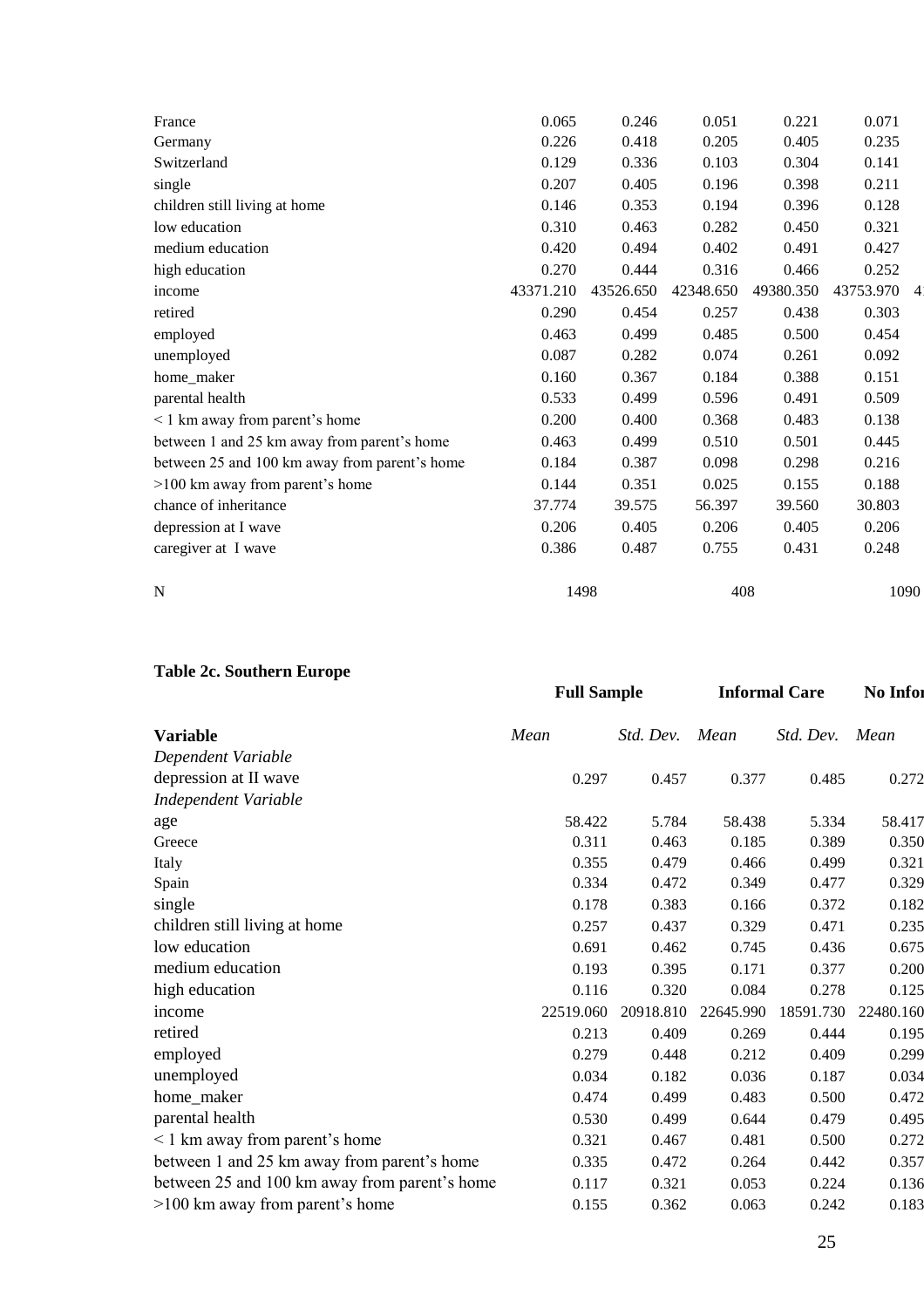| depression at I wave<br>caregiver at I wave | 0.368<br>0.267 | 0.482<br>0.443 | 0.315<br>0.584 | 0.465<br>0.493 | 0.384<br>0.170 |
|---------------------------------------------|----------------|----------------|----------------|----------------|----------------|
| chance of inheritance                       | 17.671         | 28.491         | 18.978         | 30.014         | 17.270         |
|                                             |                |                |                |                |                |

#### **Table 3. Average treatment effect on the treated(ATT)- informal care**

|              | <b>Kernel Matching</b> |       | Radius Matching |       |
|--------------|------------------------|-------|-----------------|-------|
|              | <b>ATT</b>             | S.E.  | <b>ATT</b>      | S.E.  |
|              |                        |       |                 |       |
| <b>North</b> | $-0.028$               | 0.029 | $-0.026$        | 0.028 |
| Centre       | 0.016                  | 0.032 | 0.011           | 0.033 |
| South        | $0.079**$              | 0.032 | $0.078**$       | 0.032 |

The ATT figures were obtained using Kernel and Radius matching techniques (with caliper 0.05). A restriction was applied to the common support by excluding observations whose propensity scores were either above the maximum or below the minimum propensity scores of the combined controls..\*\*\*,\*\*,\*: respectively indicate a significance level of 1, 5, a and 10%.

|              |            | Kernel Matching |            | Radius Matching |
|--------------|------------|-----------------|------------|-----------------|
|              | ATT        | S.E.            | <b>ATT</b> | S.E.            |
|              |            |                 |            |                 |
| <b>North</b> | 0.003      | 0.057           | 0.004      | 0.046           |
| Centre       | $-0.035$   | 0.047           | $-0.061$   | 0.049           |
| South        | $0.098***$ | 0.035           | $0.094***$ | 0.035           |

**Table 4. Average treatment effect on the treated (ATT)- intensive care (personal care)**

The ATT figures were obtained using Kernel and Radius matching techniques (with caliper 0.05). A restriction was applied to the common support by excluding observations whose propensity scores were either above the maximum or below the minimum propensity scores of the combined controls..\*\*\*,\*\*,\*: respectively indicate a significance level of 1, 5, a and 10%.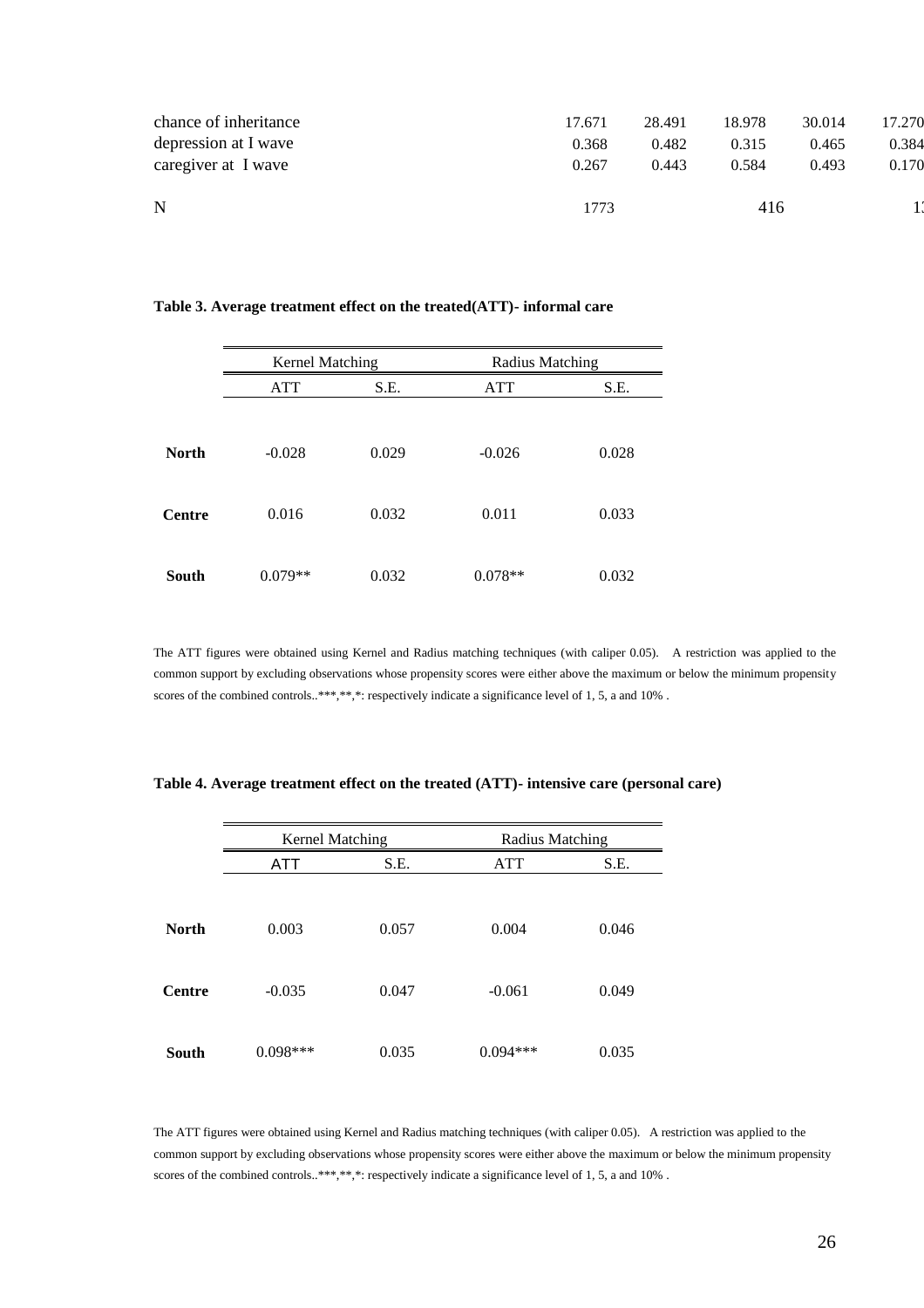|              | Kernel Matching |       | Radius Matching |       |
|--------------|-----------------|-------|-----------------|-------|
|              | ATT             | S.E.  | <b>ATT</b>      | S.E.  |
|              |                 |       |                 |       |
| <b>North</b> | 0.032           | 0.061 | 0.004           | 0.056 |
| Centre       | $-0.099$        | 0.061 | $-0.086$        | 0.063 |
| South        | $0.11**$        | 0.035 | $0.106**$       | 0.035 |

**Table 5. Average treatment effect on the treated (ATT)- intensive care ( > 20 hours of caregiving)**

The ATT figures were obtained using Kernel and Radius matching techniques (with caliper 0.05). A restriction was applied to the common support by excluding observations whose propensity scores were either above the maximum or below the minimum propensity scores of the combined controls..\*\*\*,\*\*,\*: respectively indicate a significance level of 1, 5, a and 10%.